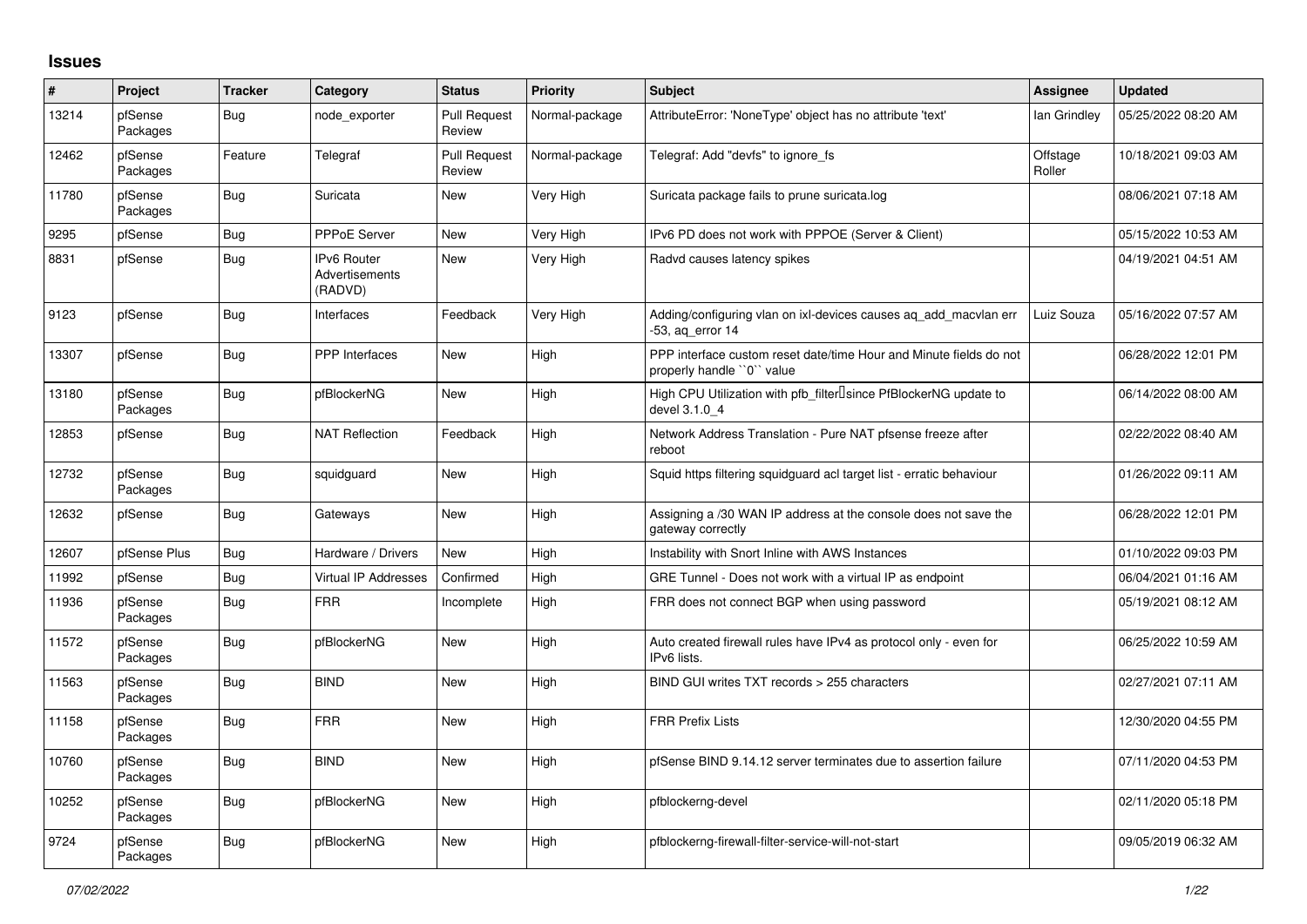| ∦     | Project             | Tracker     | Category            | <b>Status</b>          | Priority | Subject                                                                                                                                                                       | <b>Assignee</b>   | <b>Updated</b>      |
|-------|---------------------|-------------|---------------------|------------------------|----------|-------------------------------------------------------------------------------------------------------------------------------------------------------------------------------|-------------------|---------------------|
| 9136  | pfSense             | <b>Bug</b>  | DHCP (IPv6)         | <b>New</b>             | High     | IPv6 Tracking Interfaces Lose IPv6 Address in Certain Cases                                                                                                                   |                   | 04/21/2022 12:39 PM |
| 8513  | pfSense<br>Packages | <b>Bug</b>  | FreeRADIUS          | <b>New</b>             | High     | Freeradius 3.x Idap problem                                                                                                                                                   |                   | 02/18/2019 05:22 PM |
| 8438  | pfSense<br>Packages | Bug         | haproxy             | <b>New</b>             | High     | haproxy: can't use ACL for cert with http-response actions                                                                                                                    |                   | 05/24/2018 01:12 PM |
| 8158  | pfSense             | <b>Bug</b>  | Interfaces          | <b>New</b>             | High     | IPv6 Track Interface issue with more than one WAN-Gateway and a<br>number of internal interfaces at least track interface from one<br>interface does not work on regular base |                   | 12/03/2017 09:00 AM |
| 8089  | pfSense             | <b>Bug</b>  | Interfaces          | <b>New</b>             | High     | VLAN page breaks after config restore to new hardware.                                                                                                                        |                   | 11/21/2017 01:38 PM |
| 8050  | pfSense             | Bug         | Interfaces          | <b>New</b>             | High     | Enabling bridge while interfaces have link freezes console                                                                                                                    |                   | 11/03/2017 04:38 PM |
| 7730  | pfSense             | Bug         | Interfaces          | <b>New</b>             | High     | 2.3.4 1 greX: loop detected when hit save on filter rules or<br>interfaces                                                                                                    |                   | 07/27/2017 08:16 AM |
| 7388  | pfSense<br>Packages | Bug         | Suricata            | <b>New</b>             | High     | Suricata does not property recognize MTU for PPPOE interfaces                                                                                                                 |                   | 03/15/2017 05:17 AM |
| 6988  | pfSense<br>Packages | <b>Bug</b>  | Snort               | <b>New</b>             | High     | SNORT Package PHP memory error                                                                                                                                                |                   | 06/28/2018 10:00 PM |
| 5413  | pfSense             | Bug         | <b>DNS Resolver</b> | Confirmed              | High     | Incorrect Handling of Unbound Resolver [service restarts, cache<br>loss, DNS service interruption]                                                                            |                   | 06/19/2022 11:11 PM |
| 5355  | pfSense             | Bug         | <b>IPsec</b>        | <b>New</b>             | High     | on Dynamic WAN IP (DHCP Client) it takes 10 minutes before<br>Phase1 reconnects                                                                                               |                   | 07/08/2016 10:29 PM |
| 4845  | pfSense             | Bug         | CARP                | Confirmed              | High     | CARP preemption doesn't switch to backup where connectivity<br>between systems is lost but not NIC link                                                                       |                   | 07/28/2015 07:55 AM |
| 11534 | pfSense<br>Packages | Regression  | FreeRADIUS          | <b>New</b>             | High     | FreeRADIUS EAP anonymous connection forbidden out-of-tunnel                                                                                                                   |                   | 07/14/2021 02:32 AM |
| 13227 | pfSense             | Feature     | <b>IPsec</b>        | <b>New</b>             | High     | Enable IPSec Virtual IP Pool assignment by Radius for Mobile<br>Users - SIMPLE FIX                                                                                            |                   | 05/27/2022 10:15 AM |
| 13179 | pfSense<br>Packages | Feature     | pfBlockerNG         | <b>New</b>             | High     | Search based on CIDR                                                                                                                                                          |                   | 05/17/2022 09:45 AM |
| 12932 | pfSense<br>Packages | Feature     | pfBlockerNG         | <b>New</b>             | High     | pfblockerng per user whitelist                                                                                                                                                |                   | 03/11/2022 11:08 AM |
| 12746 | pfSense             | Feature     | Interfaces          | <b>New</b>             | High     | IPoE feature for WAN interface                                                                                                                                                |                   | 02/01/2022 01:42 AM |
| 12520 | pfSense<br>Packages | Feature     | Squid               | New                    | High     | [Squid] - Allow or Deny Mappings from IP/Host/GeoIP sources                                                                                                                   |                   | 11/12/2021 02:13 PM |
| 9046  | pfSense<br>Packages | Feature     | Telegraf            | New                    | High     | telegraf feature request                                                                                                                                                      |                   | 02/18/2019 03:38 PM |
| 7521  | pfSense             | Feature     | Package System      | New                    | High     | Package Updates via Mirror                                                                                                                                                    |                   | 05/04/2017 08:21 PM |
| 13311 | pfSense Docs        | New Content | Troubleshooting     | New                    | High     | Add troubleshooting tips for ZFS boot issues                                                                                                                                  |                   | 06/28/2022 11:04 AM |
| 12979 | pfSense<br>Packages | Bug         | Snort               | Pull Request<br>Review | High     | Snort Rules Update Process Using Deprecated FreeBSD<br>Subdirectory Name                                                                                                      | <b>Bill Meeks</b> | 03/24/2022 09:02 AM |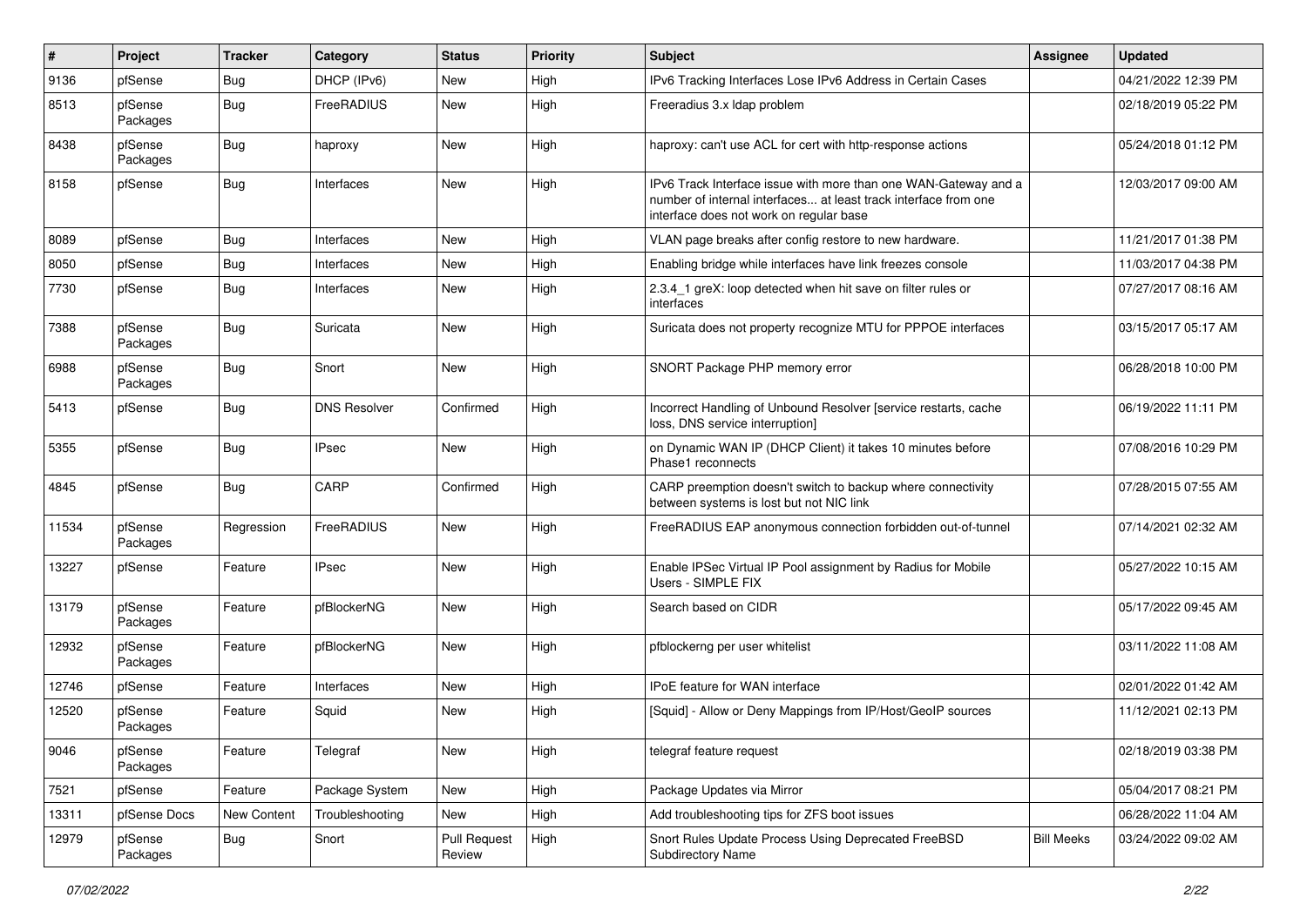| $\vert$ # | Project             | <b>Tracker</b> | Category                        | <b>Status</b>                 | <b>Priority</b> | <b>Subject</b>                                                                                            | <b>Assignee</b>       | <b>Updated</b>      |
|-----------|---------------------|----------------|---------------------------------|-------------------------------|-----------------|-----------------------------------------------------------------------------------------------------------|-----------------------|---------------------|
| 12608     | pfSense<br>Packages | Bug            | WireGuard                       | New                           | High            | WireGuard tunnels monitored by dpinger causing system to stop<br>routing completely in certain situations | Christian<br>McDonald | 12/16/2021 03:14 PM |
| 12160     | pfSense<br>Packages | Regression     | syslog-ng                       | Feedback                      | High            | An invalid configuration is generated when choosing TLS as the<br>default protocol                        | Jim Pingle            | 07/23/2021 03:27 PM |
| 8964      | pfSense             | <b>Bug</b>     | <b>IPsec</b>                    | <b>New</b>                    | High            | IPsec async cryptography advanced setting - TCP traffic not<br>passing through                            | Luiz Souza            | 12/08/2020 12:09 PM |
| 11135     | pfSense<br>Packages | <b>Bug</b>     | haproxy                         | Feedback                      | High            | HAproxy OCSP reponse crontab bug                                                                          | <b>Viktor Gurov</b>   | 09/10/2021 11:51 AM |
| 12354     | pfSense<br>Packages | Todo           | haproxy                         | Feedback                      | High            | Update haproxy-devel to mitigate CVE-2021-40346                                                           | <b>Viktor Gurov</b>   | 05/12/2022 08:50 AM |
| 13330     | pfSense             | <b>Bug</b>     | <b>Traffic Shaper</b><br>(ALTQ) | <b>New</b>                    | Normal          | Traffic Shaper Wizard is broken                                                                           |                       | 07/02/2022 11:33 AM |
| 13329     | pfSense             | <b>Bug</b>     | <b>Traffic Shaper</b><br>(ALTQ) | <b>New</b>                    | Normal          | Traffic shaping Wizard sets invalid values for qVoip queue                                                |                       | 07/02/2022 09:11 AM |
| 13328     | pfSense Plus        | <b>Bug</b>     | Gateways                        | <b>New</b>                    | Normal          | Wireguard Site-to-Site broken after upgrade to 22.05                                                      |                       | 07/02/2022 04:02 AM |
| 13327     | pfSense             | <b>Bug</b>     | OpenVPN                         | <b>New</b>                    | Normal          | Valid OpenVPN client connections rejected due to extraneous<br>output to ovpn auth verify                 |                       | 07/01/2022 06:12 PM |
| 13325     | pfSense Plus        | <b>Bug</b>     | Dashboard                       | <b>New</b>                    | Normal          | System Information Widget Reloading                                                                       |                       | 06/30/2022 12:00 PM |
| 13321     | pfSense             | <b>Bug</b>     | DHCP (IPv4)                     | <b>Pull Request</b><br>Review | Normal          | dhcpleases handles duplicate hostnames incorrectly                                                        |                       | 06/30/2022 07:06 AM |
| 13320     | pfSense Plus        | Bug            | Gateways                        | New                           | Normal          | IP aliases with a CARP VIP parent are not available as VIP choices<br>for gateway groups                  |                       | 06/29/2022 02:03 PM |
| 13295     | pfSense             | <b>Bug</b>     | Gateway Monitoring              | <b>Pull Request</b><br>Review | Normal          | Incorrect function parameters for "get_dpinger_status()" call in<br>`qwlb.inc`                            |                       | 06/28/2022 12:01 PM |
| 13288     | pfSense             | <b>Bug</b>     | Configuration<br>Backend        | <b>New</b>                    | Normal          | Encode FreeRADIUS Custom Options                                                                          |                       | 06/20/2022 10:36 AM |
| 13280     | pfSense             | <b>Bug</b>     | <b>Unknown</b>                  | <b>New</b>                    | Normal          | Entries duplicated in /boot/loader.conf                                                                   |                       | 06/19/2022 11:11 AM |
| 13279     | pfSense             | Bug            | Interfaces                      | <b>New</b>                    | Normal          | DHCP config override affects Gateway installation.                                                        |                       | 06/17/2022 07:25 AM |
| 13277     | pfSense             | Bug            | <b>IGMP Proxy</b>               | <b>New</b>                    | Normal          | IGMP Proxy webConfigurator Page Always Produces Error                                                     |                       | 06/16/2022 07:50 PM |
| 13276     | pfSense             | Bug            | <b>IGMP Proxy</b>               | New                           | Normal          | IGMP Proxy Error Message for Logging Links to System Log<br>Instead of Routing Log                        |                       | 06/16/2022 07:48 PM |
| 13273     | pfSense             | Bug            | DHCP (IPv4)                     | <b>New</b>                    | Normal          | dhclient can use conflicting recorded leases                                                              |                       | 06/14/2022 11:07 AM |
| 13267     | pfSense             | Bug            | OpenVPN                         | <b>New</b>                    | Normal          | dpinger continues to run on OpenVPN gateway after OpenVPN<br>service is stopped.                          |                       | 06/12/2022 02:49 PM |
| 13254     | pfSense             | Bug            | <b>DNS Resolver</b>             | <b>New</b>                    | Normal          | DNS resolver does not update "unbound.conf" file during link down<br>events                               |                       | 06/28/2022 12:01 PM |
| 13253     | pfSense             | Bug            | DHCP (IPv6)                     | <b>New</b>                    | Normal          | dhcp6c" is not restarted when applying settings when multiple<br>WANs are configured for DHCP6            |                       | 06/28/2022 12:01 PM |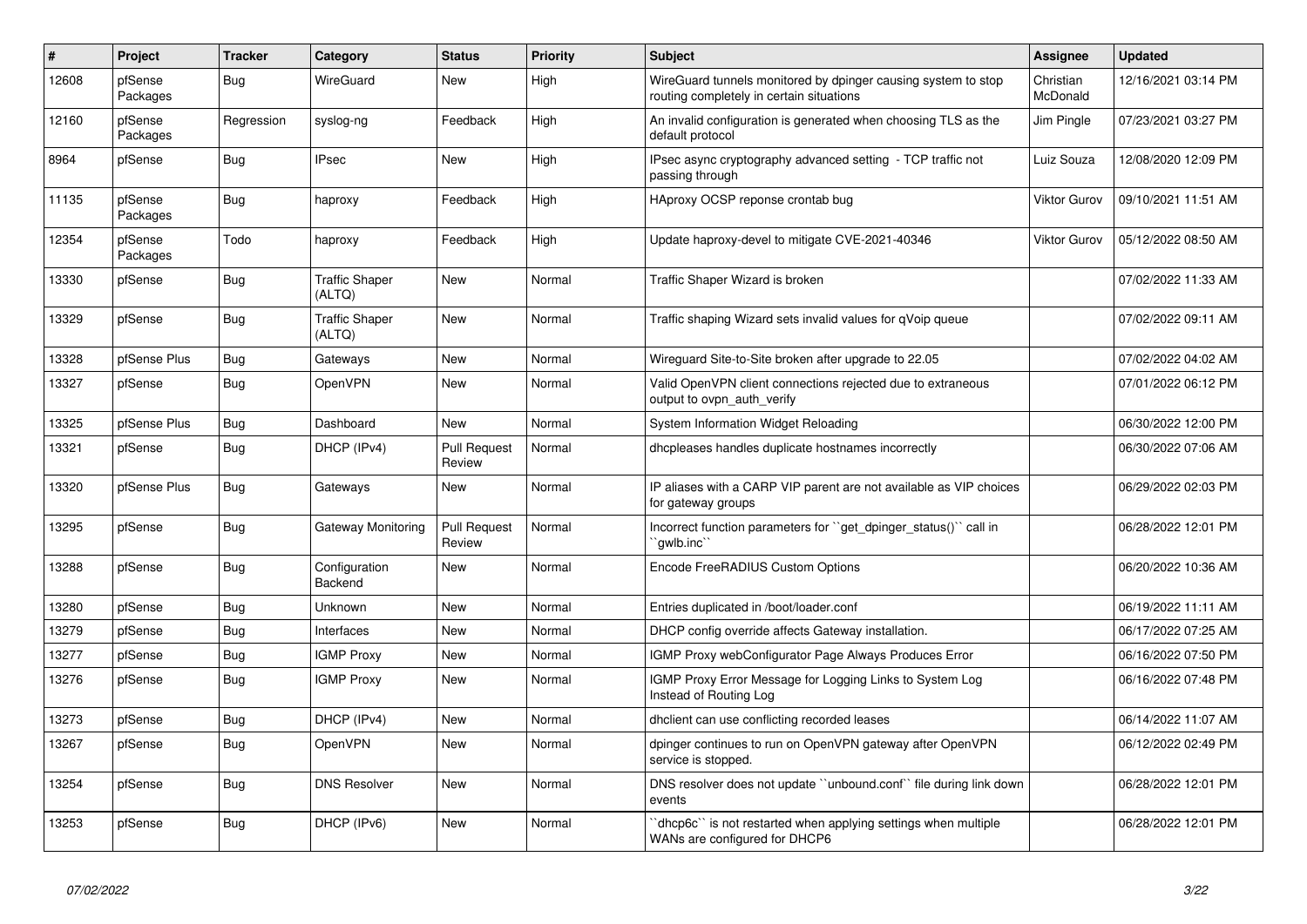| $\vert$ # | Project             | <b>Tracker</b> | Category                        | <b>Status</b> | <b>Priority</b> | <b>Subject</b>                                                                                              | <b>Assignee</b> | <b>Updated</b>      |
|-----------|---------------------|----------------|---------------------------------|---------------|-----------------|-------------------------------------------------------------------------------------------------------------|-----------------|---------------------|
| 13252     | pfSense             | <b>Bug</b>     | Upgrade                         | <b>New</b>    | Normal          | reduce frequency of php-fpm socket connection attempts from<br>check reload status                          |                 | 06/12/2022 11:11 AM |
| 13249     | pfSense             | <b>Bug</b>     | Console Menu                    | New           | Normal          | Running playback comands multiple times results in PHP error                                                |                 | 06/06/2022 07:02 AM |
| 13237     | pfSense             | <b>Bug</b>     | DHCP (IPv6)                     | <b>New</b>    | Normal          | dhcp6c script cannot be executed safely                                                                     |                 | 06/01/2022 11:20 AM |
| 13233     | pfSense Plus        | Bug            | OpenVPN                         | Feedback      | Normal          | OpenVPN DCO connection fails with Auth Digest Algorithm set to<br><b>SHA512</b>                             |                 | 05/31/2022 03:39 PM |
| 13224     | pfSense             | <b>Bug</b>     | Notifications                   | New           | Normal          | Email notification flood when UPS (NUT) and WAN send<br>notifications                                       |                 | 05/27/2022 01:58 AM |
| 13222     | pfSense             | <b>Bug</b>     | UPnP/NAT-PMP                    | <b>New</b>    | Normal          | CARP IP does not listen for NAT-PMP packets                                                                 |                 | 05/26/2022 02:28 PM |
| 13206     | pfSense Plus        | <b>Bug</b>     | Hardware / Drivers              | <b>New</b>    | Normal          | SG-3100 LED GPIO hangs                                                                                      |                 | 06/11/2022 07:01 PM |
| 13202     | pfSense<br>Packages | <b>Bug</b>     | pfBlockerNG                     | New           | Normal          | Missing Protocols on IP Feed Groups Advanced Inbound/Outbound<br><b>Firewall Rule settings</b>              |                 | 05/23/2022 08:58 AM |
| 13194     | pfSense<br>Packages | Bug            | pfBlockerNG                     | <b>New</b>    | Normal          | Remove dead Malc0de feed                                                                                    |                 | 05/23/2022 05:16 AM |
| 13167     | pfSense             | <b>Bug</b>     | Dynamic DNS                     | <b>New</b>    | Normal          | phpDynDNS: DigitalOcean ddns update fails (bad request, invalid<br>character '-' in request id)             |                 | 06/16/2022 09:30 PM |
| 13158     | pfSense             | <b>Bug</b>     | Web Interface                   | <b>New</b>    | Normal          | Input validation error when applying limiter changes                                                        |                 | 05/14/2022 05:32 PM |
| 13154     | pfSense<br>Packages | <b>Bug</b>     | pfBlockerNG                     | Confirmed     | Normal          | pfBlocker causing excessive CPU load                                                                        |                 | 06/28/2022 01:14 PM |
| 13141     | pfSense<br>Packages | Bug            | squidguard                      | <b>New</b>    | Normal          | wrong page squidguard block                                                                                 |                 | 05/09/2022 05:33 PM |
| 13128     | pfSense<br>Packages | Bug            | Zabbix                          | <b>New</b>    | Normal          | Zabbix Agent 6: HA Server Setup                                                                             |                 | 05/05/2022 01:55 AM |
| 13087     | pfSense             | Bug            | OpenVPN                         | <b>New</b>    | Normal          | OpenVPN Server: hide WINS servers list when netbios option is<br>unchecked while WINS servers is checked    |                 | 04/22/2022 10:29 AM |
| 13076     | pfSense             | <b>Bug</b>     | <b>Gateway Monitoring</b>       | <b>New</b>    | Normal          | Marking a gateway as down does not affect IPsec entries using<br>gateway groups                             |                 | 06/28/2022 12:01 PM |
| 13074     | pfSense Plus        | <b>Bug</b>     | Cryptographic<br>Modules        | <b>New</b>    | Normal          | AES-GCM with SafeXcel on Netgate 2100 causes MBUF overload                                                  |                 | 06/12/2022 11:14 AM |
| 13073     | pfSense<br>Packages | Bug            | Squid                           | <b>New</b>    | Normal          | ClamAV - clamd dies with high CPU load and thus the C-ICAP of<br>squid-reverse proxy causes http:500 errors |                 | 04/19/2022 05:38 AM |
| 13068     | pfSense             | <b>Bug</b>     | Aliases / Tables                | <b>New</b>    | Normal          | Error loading rules when URL Table IPs content is empty                                                     |                 | 04/17/2022 09:07 PM |
| 13067     | pfSense             | <b>Bug</b>     | FilterDNS                       | New           | Normal          | filterdns resolve interval is twice the intended value                                                      |                 | 04/17/2022 07:45 PM |
| 13053     | pfSense<br>Packages | <b>Bug</b>     | <b>ACME</b>                     | New           | Normal          | LoopiaAPI error handling                                                                                    |                 | 05/05/2022 10:58 AM |
| 13051     | pfSense             | <b>Bug</b>     | <b>Traffic Shaper</b><br>(ALTQ) | New           | Normal          | Firewall traffic shaper by interface selection unknow                                                       |                 | 04/12/2022 07:03 AM |
| 13046     | pfSense             | Bug            | Rules / NAT                     | New           | Normal          | Floating rule applied to IPv6 interface with a SLAAC DHCPv6<br>gateway reports error on boot                |                 | 04/11/2022 09:50 AM |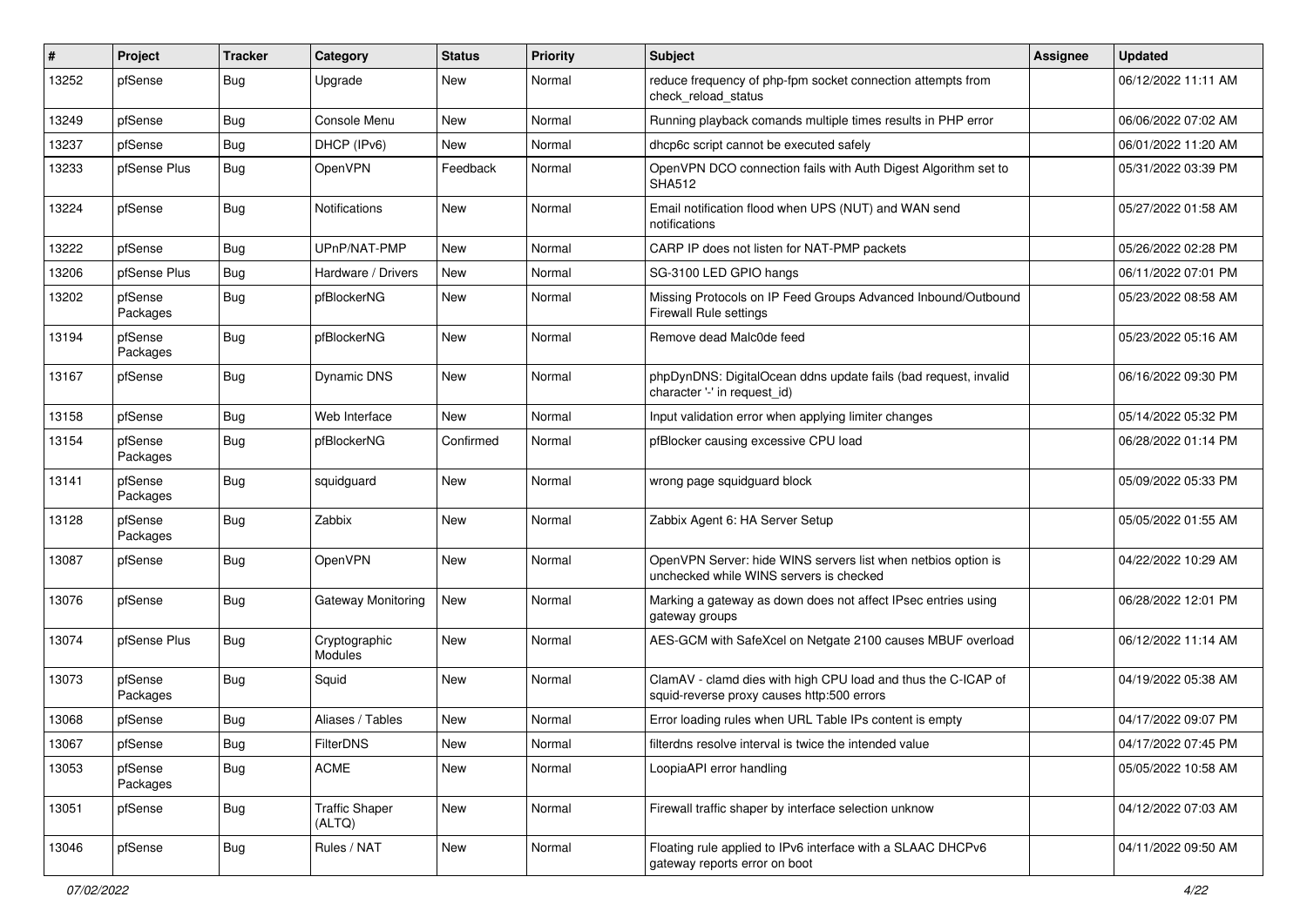| #     | Project             | <b>Tracker</b> | Category                                 | <b>Status</b>                 | <b>Priority</b> | Subject                                                                                                            | <b>Assignee</b> | <b>Updated</b>      |
|-------|---------------------|----------------|------------------------------------------|-------------------------------|-----------------|--------------------------------------------------------------------------------------------------------------------|-----------------|---------------------|
| 13045 | pfSense<br>Packages | <b>Bug</b>     | WireGuard                                | <b>New</b>                    | Normal          | Firewall floating rules ignore WireGuard traffic                                                                   |                 | 04/11/2022 09:40 AM |
| 13043 | pfSense<br>Packages | <b>Bug</b>     | WireGuard                                | <b>New</b>                    | Normal          | OSPF over Wireguard interface doesn't populate neighbors after<br>reboot                                           |                 | 04/11/2022 09:22 AM |
| 13022 | pfSense<br>Packages | <b>Bug</b>     | haproxy                                  | Feedback                      | Normal          | HAProxy - Sub Frontends ignore Client verification CA certificates                                                 |                 | 04/06/2022 12:55 PM |
| 13018 | pfSense<br>Packages | <b>Bug</b>     | pfBlockerNG                              | New                           | Normal          | TLD and DNSBL Safesearch DOH conflict disables TLD block when<br>conflicting DOH FQDN is deselected or whitelisted |                 | 04/01/2022 05:59 PM |
| 13003 | pfSense             | <b>Bug</b>     | Hardware / Drivers                       | <b>New</b>                    | Normal          | Malicious Driver Detection event on ixl driver                                                                     |                 | 06/25/2022 05:00 PM |
| 12982 | pfSense<br>Packages | <b>Bug</b>     | FreeRADIUS                               | <b>New</b>                    | Normal          | FreeRadius RadReply table entries missing from pf                                                                  |                 | 06/19/2022 05:38 PM |
| 12974 | pfSense Plus        | <b>Bug</b>     | Installer                                | <b>New</b>                    | Normal          | Typing anything into 1100/2100 recovery installer causes process to<br>stop                                        |                 | 06/05/2022 04:10 PM |
| 12960 | pfSense             | <b>Bug</b>     | Installer                                | New                           | Normal          | VGA installer image defaults to serial console, serial console is<br>default in GUI settings                       |                 | 06/28/2022 12:01 PM |
| 12959 | pfSense             | <b>Bug</b>     | DHCP (IPv4)                              | Feedback                      | Normal          | dhcplease process wrongly update host file if client-hostname is<br>empty                                          |                 | 07/01/2022 09:10 AM |
| 12956 | pfSense<br>Packages | <b>Bug</b>     | Suricata                                 | Confirmed                     | Normal          | suricata fails to use pcre in SID management (e.g. dropsid.conf)                                                   |                 | 04/05/2022 12:52 PM |
| 12951 | pfSense<br>Packages | <b>Bug</b>     | <b>FRR</b>                               | Feedback                      | Normal          | FRR cannot remove IPv6 routes                                                                                      |                 | 03/22/2022 09:24 PM |
| 12950 | pfSense             | <b>Bug</b>     | Routing                                  | New                           | Normal          | OpenVPN as default gateway does not get set at boot time                                                           |                 | 04/09/2022 05:46 PM |
| 12947 | pfSense             | <b>Bug</b>     | DHCP (IPv6)                              | <b>Pull Request</b><br>Review | Normal          | DHCP6 client does not take any action if the interface IPv6 address<br>changes during renewal                      |                 | 06/28/2022 12:01 PM |
| 12938 | pfSense             | <b>Bug</b>     | IPv6 Router<br>Advertisements<br>(RADVD) | New                           | Normal          | MaxRtrAdvInterval would allow stale DNS servers to be deleted<br>faster                                            |                 | 03/12/2022 09:37 AM |
| 12927 | pfSense             | <b>Bug</b>     | OpenVPN                                  | <b>New</b>                    | Normal          | OpenVPN with OCSP enabled allows connections with revoked<br>certificates                                          |                 | 03/24/2022 08:22 AM |
| 12926 | pfSense             | <b>Bug</b>     | Interfaces                               | Feedback                      | Normal          | Changing LAGG type on CARP interfaces makes VIPs go to an<br>"init" State                                          |                 | 03/10/2022 10:52 AM |
| 12922 | pfSense             | <b>Bug</b>     | DHCP (IPv4)                              | New                           | Normal          | Classless static routes received on DHCP WAN can override<br>chosen default gateway                                |                 | 03/28/2022 10:08 AM |
| 12907 | pfSense<br>Packages | <b>Bug</b>     | PIMD                                     | Feedback                      | Normal          | PIMD: Nonexistent interfaces should be hidden/disabled in<br>pimd.conf before bringing up the service              |                 | 03/07/2022 03:51 PM |
| 12905 | pfSense             | Bug            | Web Interface                            | New                           | Normal          | Add VLAN Re-assignment to Import Interface Mismatch Wizard                                                         |                 | 03/07/2022 08:05 AM |
| 12899 | pfSense<br>Packages | <b>Bug</b>     | Suricata                                 | New                           | Normal          | Suricata doesn't honor Pass List                                                                                   |                 | 03/04/2022 01:22 PM |
| 12888 | pfSense             | <b>Bug</b>     | Rules / NAT                              | New                           | Normal          | pfSense sends un-NATed packets during OpenVPN startup                                                              |                 | 03/01/2022 03:13 PM |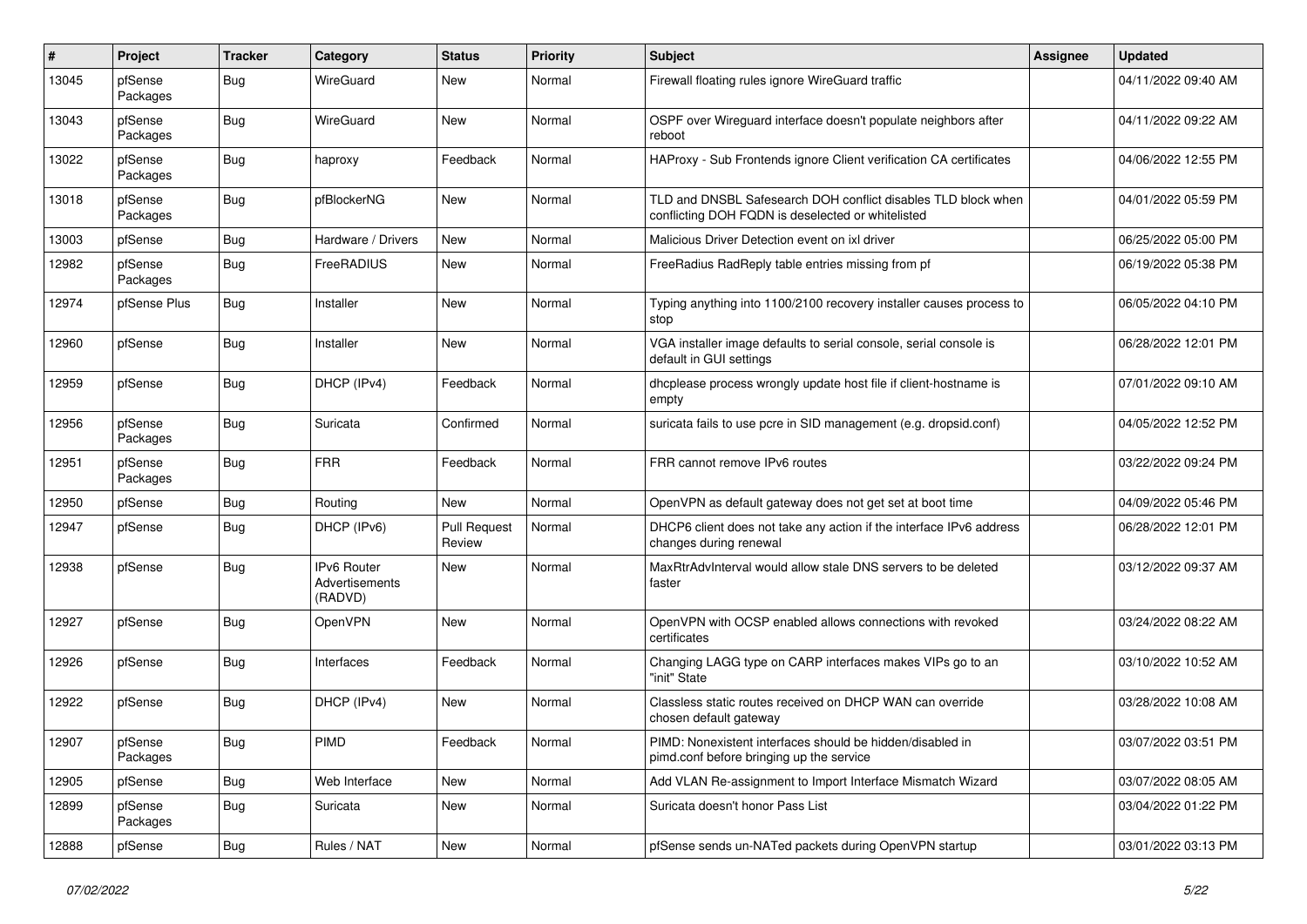| ∦     | Project             | <b>Tracker</b> | Category                            | <b>Status</b> | <b>Priority</b> | Subject                                                                                                                                                                 | <b>Assignee</b> | Updated             |
|-------|---------------------|----------------|-------------------------------------|---------------|-----------------|-------------------------------------------------------------------------------------------------------------------------------------------------------------------------|-----------------|---------------------|
| 12878 | pfSense             | <b>Bug</b>     | <b>Traffic Shaper</b><br>(ALTQ)     | Incomplete    | Normal          | Traffic shaping by interface, route queue bandwidth inbound, out by<br>a large factor.                                                                                  |                 | 06/06/2022 07:03 AM |
| 12877 | pfSense             | Bug            | <b>Dynamic DNS</b>                  | Feedback      | Normal          | Cloudflare DynDNS fails to update more than two addresses                                                                                                               |                 | 05/29/2022 06:56 PM |
| 12875 | pfSense             | <b>Bug</b>     | Package System                      | <b>New</b>    | Normal          | Import zabbix-agent6 and zabbix-proxy6 from FreeBSD Ports                                                                                                               |                 | 05/28/2022 06:50 PM |
| 12857 | pfSense             | Bug            | Gateways                            | New           | Normal          | Firewall gateway goes away when making changes to Bridge0<br>device                                                                                                     |                 | 02/27/2022 11:20 AM |
| 12845 | pfSense<br>Packages | Bug            | softflowd                           | New           | Normal          | softflowd wrong vlan tag                                                                                                                                                |                 | 02/21/2022 10:40 AM |
| 12829 | pfSense             | Bug            | <b>Traffic Shaper</b><br>(Limiters) | Feedback      | Normal          | Dummynet kernel module fails to load after upgrade.                                                                                                                     |                 | 03/17/2022 09:26 AM |
| 12828 | pfSense             | <b>Bug</b>     | <b>Wireless</b>                     | <b>New</b>    | Normal          | pfSense keeps crashing (Fatal trap 12: page fault while in kernel<br>mode)                                                                                              |                 | 02/21/2022 07:55 AM |
| 12823 | pfSense             | <b>Bug</b>     | DHCP (IPv6)                         | <b>New</b>    | Normal          | Multiple DHCP6 WAN connections PPPoE interface 'defached'<br>status                                                                                                     |                 | 02/18/2022 05:39 AM |
| 12822 | pfSense<br>Packages | <b>Bug</b>     | pfBlockerNG                         | <b>New</b>    | Normal          | IPv4 Source ASN format not working                                                                                                                                      |                 | 02/18/2022 10:47 AM |
| 12797 | pfSense             | Bug            | UPnP/NAT-PMP                        | New           | Normal          | UPnP+STUN forms invalid outbound NAT rules using the external<br>address discovered from STUN                                                                           |                 | 02/15/2022 01:01 PM |
| 12796 | pfSense             | Bug            | Upgrade                             | Confirmed     | Normal          | 2.5.2 -> 2.6.0 upgrade segfaults if certain packages are installed.                                                                                                     |                 | 05/24/2022 07:43 AM |
| 12774 | pfSense             | <b>Bug</b>     | Backup / Restore                    | <b>New</b>    | Normal          | Picture widget image is not saved in backup                                                                                                                             |                 | 04/04/2022 04:48 AM |
| 12767 | pfSense<br>Packages | Bug            | Avahi                               | New           | Normal          | `Package radavahi-daemon does does not exist in current<br>pfSense version and it has been removed"" message on pfSense<br>2.7 restore                                  |                 | 02/07/2022 11:28 AM |
| 12764 | pfSense             | <b>Bug</b>     | Gateways                            | <b>New</b>    | Normal          | VTI gateway status is pending after assigning the VTI interface                                                                                                         |                 | 02/07/2022 05:41 AM |
| 12751 | pfSense<br>Packages | Bug            | <b>FRR</b>                          | New           | Normal          | Improve FRR route restoration after gateway events                                                                                                                      |                 | 02/06/2022 11:07 PM |
| 12747 | pfSense             | <b>Bug</b>     | Logging                             | <b>New</b>    | Normal          | System log is filled by sshguard                                                                                                                                        |                 | 06/30/2022 05:21 AM |
| 12742 | pfSense<br>Packages | <b>Bug</b>     | FreeRADIUS                          | Feedback      | Normal          | freeRADIUS virtual-server-default: modules dailycounter,<br>monthlycounter, noresetcounter, expire_on_login in authorize<br>section prevent virtual server from loading |                 | 03/01/2022 12:45 PM |
| 12740 | pfSense             | <b>Bug</b>     | FreeBSD                             | Incomplete    | Normal          | panic: esp input cb: Unexpected address family                                                                                                                          |                 | 01/27/2022 01:19 PM |
| 12737 | pfSense             | <b>Bug</b>     | Certificates                        | New           | Normal          | CApath is not defined by default in curl                                                                                                                                |                 | 06/28/2022 12:01 PM |
| 12730 | pfSense             | <b>Bug</b>     | <b>Captive Portal</b>               | New           | Normal          | RADIUS accounting does not work if WAN is down                                                                                                                          |                 | 01/26/2022 05:13 AM |
| 12726 | pfSense             | Bug            | Authentication                      | New           | Normal          | LDAP select container button auto populate                                                                                                                              |                 | 01/25/2022 01:48 PM |
| 12708 | pfSense             | <b>Bug</b>     | Aliases / Tables                    | New           | Normal          | alias with non resolving DNS entry breaks underlying pf table                                                                                                           |                 | 02/20/2022 06:13 PM |
| 12705 | pfSense             | Bug            | <b>IPsec</b>                        | Incomplete    | Normal          | ECDSA certificate does not work for IPSec VPN phase 1                                                                                                                   |                 | 01/24/2022 03:22 PM |
| 12667 | pfSense<br>Packages | Bug            | WireGuard                           | New           | Normal          | Firewall Crashed After Upgrading Wireguard                                                                                                                              |                 | 01/07/2022 09:18 AM |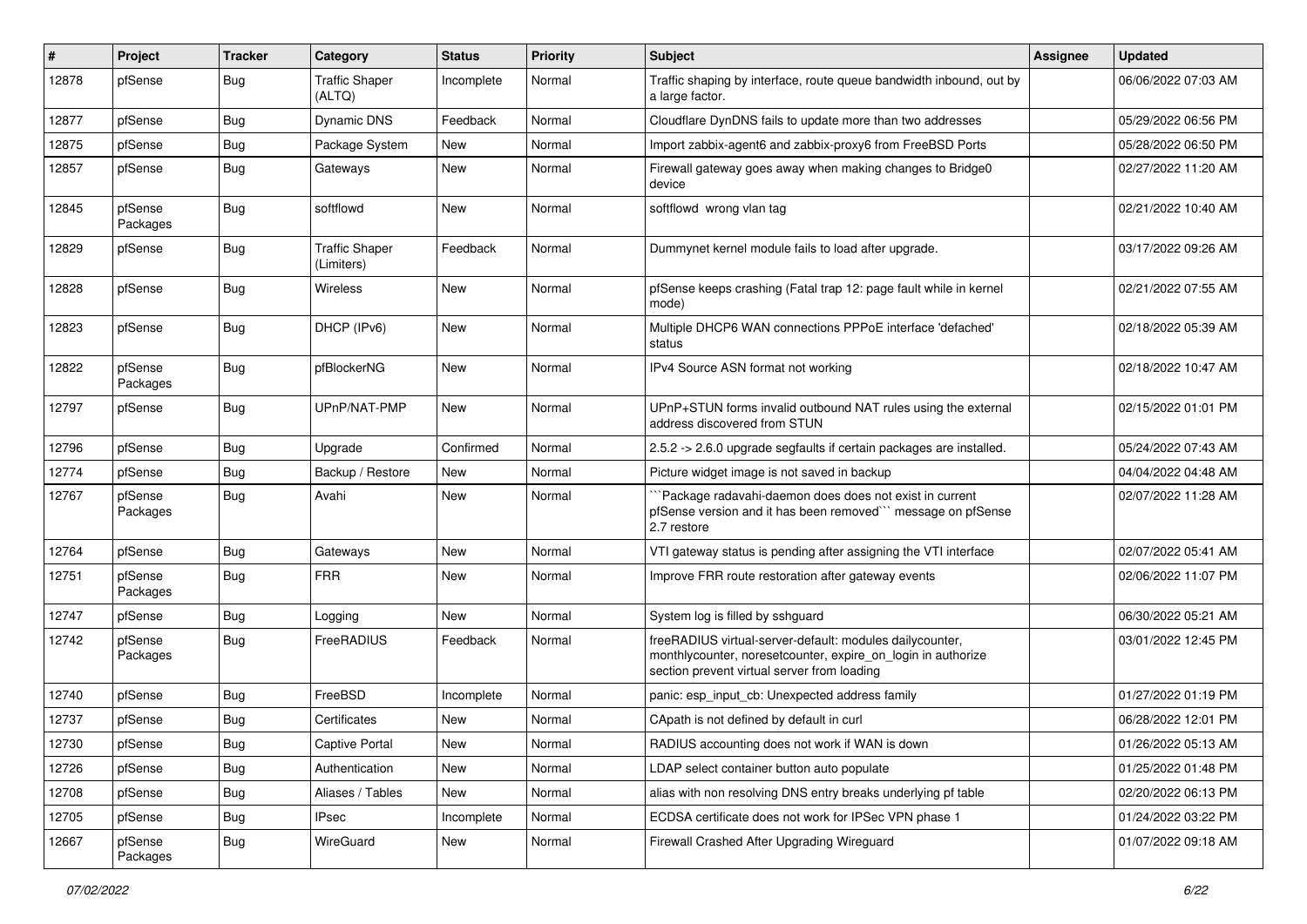| #     | Project             | <b>Tracker</b> | Category                 | <b>Status</b>                 | <b>Priority</b> | Subject                                                                                                                          | <b>Assignee</b> | <b>Updated</b>      |
|-------|---------------------|----------------|--------------------------|-------------------------------|-----------------|----------------------------------------------------------------------------------------------------------------------------------|-----------------|---------------------|
| 12655 | pfSense<br>Packages | <b>Bug</b>     | Telegraf                 | New                           | Normal          | telegraf, wireguard plugin failing                                                                                               |                 | 12/30/2021 05:51 PM |
| 12648 | pfSense             | Bug            | <b>Captive Portal</b>    | <b>New</b>                    | Normal          | Undocumented variables 'listenporthttp' and 'listenporthttps'                                                                    |                 | 12/28/2021 10:44 AM |
| 12612 | pfSense             | <b>Bug</b>     | <b>DNS Resolver</b>      | New                           | Normal          | DNS Resolver is restarted during every "rc.newwanip" event                                                                       |                 | 06/28/2022 12:01 PM |
| 12563 | pfSense             | <b>Bug</b>     | OpenVPN                  | <b>New</b>                    | Normal          | OpenVPN server doesn't support Framed-IPv6-Address RADIUS<br>attribute                                                           |                 | 12/03/2021 11:19 AM |
| 12552 | pfSense             | <b>Bug</b>     | OpenVPN                  | <b>New</b>                    | Normal          | "Pull DNS" option within OpenVPN client does not cause pfSense to<br>use DNS servers assigned by remote OpenVPN server           |                 | 12/08/2021 08:45 AM |
| 12543 | pfSense             | Bug            | Web Interface            | Feedback                      | Normal          | Deleteing a Outbound NAT rule gave me an empty rule and<br>displayed php error in UI.                                            |                 | 02/14/2022 04:36 AM |
| 12542 | pfSense             | Bug            | Virtual IP Addresses     | New                           | Normal          | Cannot assign a same IPv6 Link-Local address to different<br>interfaces                                                          |                 | 11/25/2021 01:41 AM |
| 12538 | pfSense<br>Packages | <b>Bug</b>     | PIMD                     | <b>New</b>                    | Normal          | PIMD sub-interface bug                                                                                                           |                 | 11/20/2021 09:44 PM |
| 12519 | pfSense             | Bug            | Authentication           | <b>New</b>                    | Normal          | Fail authentication using special character in password via the<br>LDAP connector                                                |                 | 11/12/2021 07:39 AM |
| 12509 | pfSense             | <b>Bug</b>     | <b>OpenVPN</b>           | <b>New</b>                    | Normal          | Deffered authentication does not work with auth-gen-token<br>external-auth or pusk "auth-token"                                  |                 | 11/08/2021 04:01 AM |
| 12508 | pfSense             | <b>Bug</b>     | <b>DHCP Relay</b>        | <b>New</b>                    | Normal          | DHCP Relay over VPN                                                                                                              |                 | 11/06/2021 11:25 AM |
| 12507 | pfSense<br>Packages | <b>Bug</b>     | softflowd                | <b>Pull Request</b><br>Review | Normal          | Add support for bi-directional flows in softflowd                                                                                |                 | 11/11/2021 03:53 AM |
| 12504 | pfSense             | <b>Bug</b>     | Interfaces               | <b>New</b>                    | Normal          | BCM57412 NetXtreme-E 10Gb RDMA Ethernet controller issue                                                                         |                 | 11/05/2021 04:51 AM |
| 12483 | pfSense             | <b>Bug</b>     | Configuration<br>Backend | New                           | Normal          | GUI creates inconsistent config.xml                                                                                              |                 | 10/23/2021 06:48 AM |
| 12467 | pfSense             | <b>Bug</b>     | <b>Captive Portal</b>    | New                           | Normal          | CP error on client disconnect after reboot                                                                                       |                 | 10/17/2021 05:35 AM |
| 12464 | pfSense             | <b>Bug</b>     | Logging                  | Pull Request<br>Review        | Normal          | Syslog Auth messages are sent as Emergency Level                                                                                 |                 | 06/28/2022 12:01 PM |
| 12451 | pfSense             | <b>Bug</b>     | Virtual IP Addresses     | <b>New</b>                    | Normal          | deleteVIP() does not check RFC2136 Update Source                                                                                 |                 | 10/13/2021 10:06 AM |
| 12444 | pfSense<br>Packages | <b>Bug</b>     | ntop                     | New                           | Normal          | ntopng throws errors when viewing single host                                                                                    |                 | 10/11/2021 12:39 PM |
| 12436 | pfSense             | <b>Bug</b>     | <b>PPPoE Server</b>      | New                           | Normal          | Pppoe server config gui does not allow setting of chap<br>authentication, and sets the network start address for allocation to 0 |                 | 10/21/2021 08:15 AM |
| 12423 | pfSense<br>Packages | <b>Bug</b>     | pfBlockerNG              | Feedback                      | Normal          | Dashboard shows "SQLite database missing, Force Reload DNSBL<br>to recover!"                                                     |                 | 12/31/2021 01:06 PM |
| 12421 | pfSense             | Bug            | Rules / NAT              | New                           | Normal          | IPV6 limiter bug                                                                                                                 |                 | 10/02/2021 08:44 AM |
| 12414 | pfSense<br>Packages | Bug            | pfBlockerNG              | Feedback                      | Normal          | DNSBL SafeSearch page displays input validation error if DoH /<br>DoT blocking is not enabled                                    |                 | 12/30/2021 02:49 PM |
| 12401 | pfSense             | Bug            | <b>Traffic Graphs</b>    | New                           | Normal          | Traffic graphs with untagged and tagged VLAN on same interface                                                                   |                 | 09/23/2021 09:18 PM |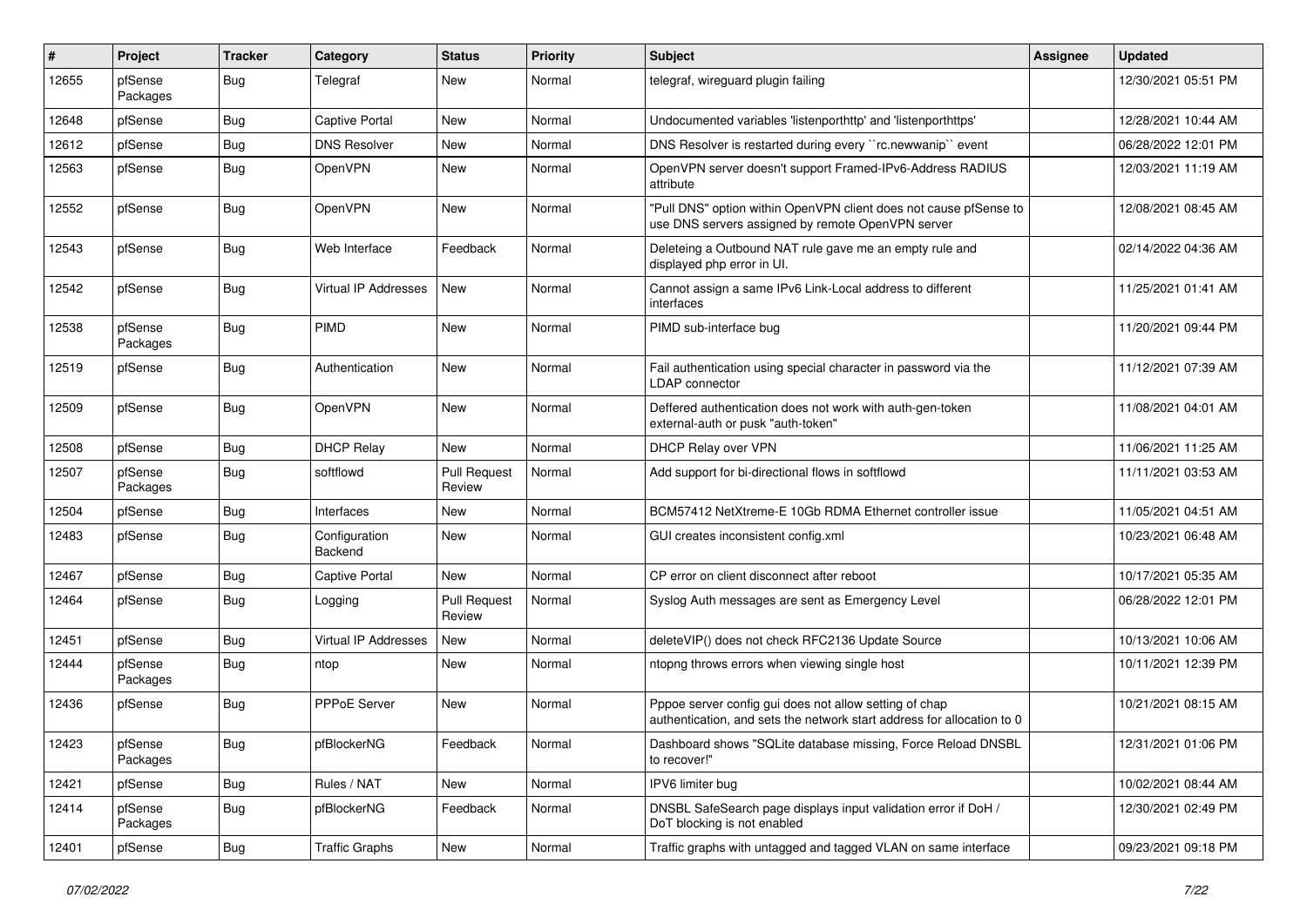| ∦     | Project             | <b>Tracker</b> | Category                 | <b>Status</b> | <b>Priority</b> | Subject                                                                                              | Assignee | <b>Updated</b>      |
|-------|---------------------|----------------|--------------------------|---------------|-----------------|------------------------------------------------------------------------------------------------------|----------|---------------------|
| 12357 | pfSense             | <b>Bug</b>     | <b>Captive Portal</b>    | New           | Normal          | Captive Portal popup Logout button loads full login page in popup<br>when clicked                    |          | 10/27/2021 12:10 PM |
| 12338 | pfSense<br>Packages | <b>Bug</b>     | <b>RRD Summary</b>       | New           | Normal          | RRD Summary does not report data on 3100                                                             |          | 04/15/2022 02:54 PM |
| 12330 | pfSense<br>Packages | <b>Bug</b>     | pfBlockerNG              | Feedback      | Normal          | pfBlockerNG devel creating invalid NAT rules on boot                                                 |          | 04/21/2022 12:40 PM |
| 12286 | pfSense<br>Packages | <b>Bug</b>     | FreeRADIUS               | New           | Normal          | Add support for ntlm_auth in LDAP                                                                    |          | 08/20/2021 08:27 AM |
| 12283 | pfSense             | <b>Bug</b>     | Authentication           | <b>New</b>    | Normal          | LDAP/RADIUS authentication servers configuration does not allow<br>source IP address to be specified |          | 08/20/2021 01:15 AM |
| 12260 | pfSense<br>Packages | <b>Bug</b>     | ntop                     | New           | Normal          | Update popup and version missmatch?                                                                  |          | 01/08/2022 05:53 AM |
| 12259 | pfSense             | <b>Bug</b>     | <b>Operating System</b>  | <b>New</b>    | Normal          | Intel em NICs Suffering Performance Degradation on FreeBSD12                                         |          | 02/25/2022 09:28 PM |
| 12258 | pfSense<br>Packages | <b>Bug</b>     | WireGuard                | Feedback      | Normal          | Copy key buttons only work in HTTPS mode                                                             |          | 02/03/2022 04:57 AM |
| 12249 | pfSense             | <b>Bug</b>     | Backup / Restore         | New           | Normal          | HAProxy causing failed ACB backups                                                                   |          | 11/15/2021 11:58 PM |
| 12188 | pfSense<br>Packages | <b>Bug</b>     | OpenVPN Client<br>Export | New           | Normal          | client export breaks multi remote configurations                                                     |          | 10/02/2021 05:58 PM |
| 12130 | pfSense<br>Packages | <b>Bug</b>     | Zeek                     | <b>New</b>    | Normal          | Zeek fails to start                                                                                  |          | 07/15/2021 02:00 AM |
| 12126 | pfSense<br>Packages | <b>Bug</b>     | FreeRADIUS               | <b>New</b>    | Normal          | freeradius3 0.15.7 31                                                                                |          | 10/11/2021 08:21 AM |
| 12122 | pfSense             | <b>Bug</b>     | Web Interface            | <b>New</b>    | Normal          | Perform greedy actions asychronously                                                                 |          | 07/10/2021 01:10 PM |
| 12114 | pfSense<br>Packages | <b>Bug</b>     | syslog-ng                | Feedback      | Normal          | syslog-ng only binds to the last specified interface                                                 |          | 04/21/2022 12:40 PM |
| 12095 | pfSense             | <b>Bug</b>     | Authentication           | <b>New</b>    | Normal          | Memory leak in pcscd                                                                                 |          | 06/01/2022 01:01 PM |
| 12084 | pfSense<br>Packages | <b>Bug</b>     | <b>FRR</b>               | New           | Normal          | libfrr.so.0 error on SG-1100                                                                         |          | 06/26/2021 08:22 AM |
| 12073 | pfSense<br>Packages | <b>Bug</b>     | NET-SNMP                 | Feedback      | Normal          | netsnmptrapd.conf syntax is wrong                                                                    |          | 04/21/2022 12:40 PM |
| 12056 | pfSense             | <b>Bug</b>     | Logging                  | New           | Normal          | Filterlog says "Unknown Option %u"                                                                   |          | 06/18/2021 05:51 AM |
| 12033 | pfSense<br>Packages | Bug            | pfBlockerNG              | <b>New</b>    | Normal          | maxmindb and sqlite3 modules not found                                                               |          | 10/01/2021 04:42 AM |
| 12009 | pfSense<br>Packages | <b>Bug</b>     | Zabbix                   | New           | Normal          | Zabbix Agent starts twice by /etc/rc.start packages                                                  |          | 06/08/2021 01:35 AM |
| 11980 | pfSense<br>Packages | Bug            | FreeRADIUS               | Feedback      | Normal          | EAP does not work with SQL backend                                                                   |          | 07/21/2021 07:24 AM |
| 11970 | pfSense<br>Packages | <b>Bug</b>     | Coreboot                 | New           | Normal          | Netgate Firmware Upgrade Doesn't Work on XG-2758                                                     |          | 04/21/2022 12:39 PM |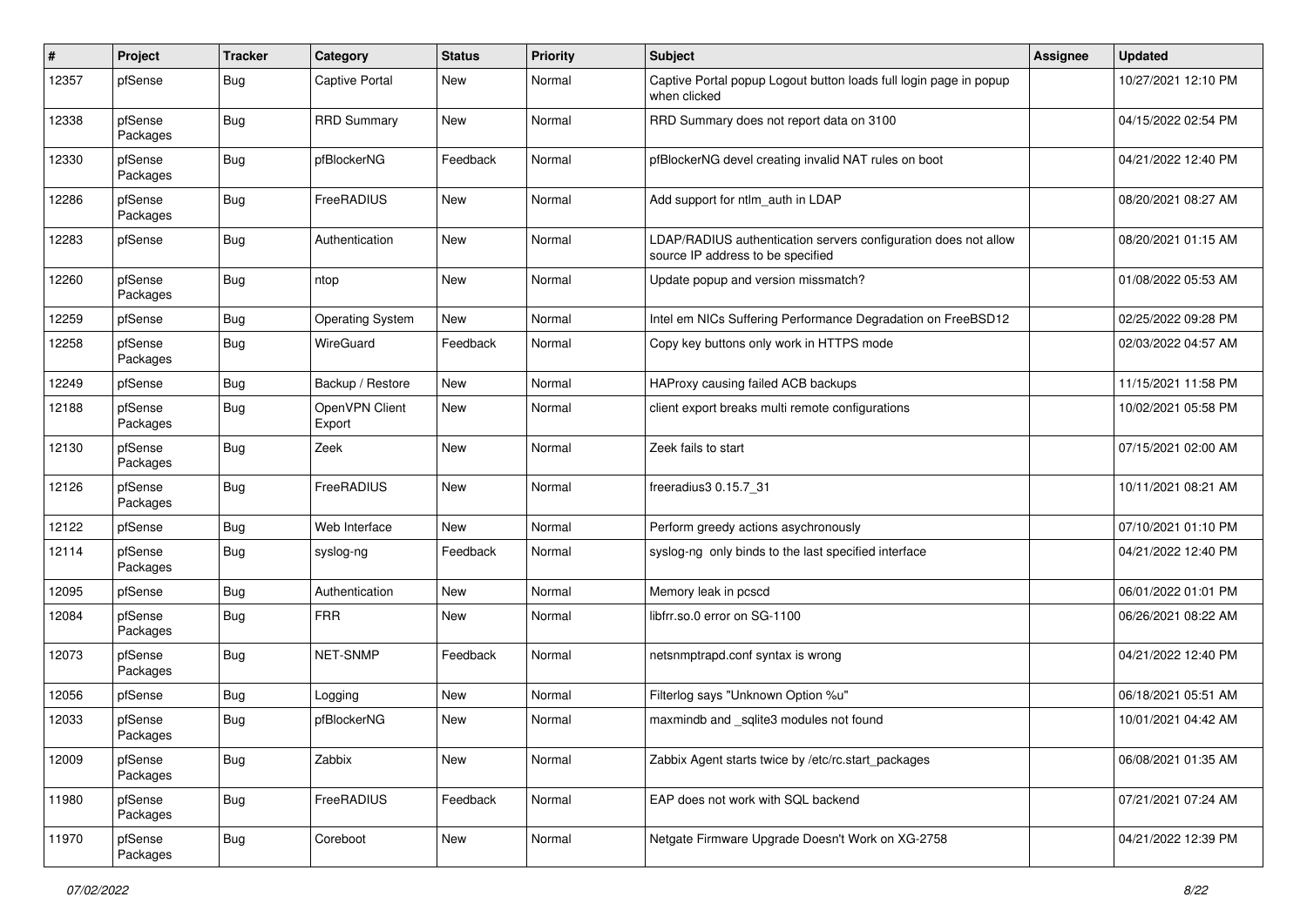| ∦     | Project             | Tracker    | Category           | <b>Status</b> | <b>Priority</b> | <b>Subject</b>                                                                                                                                                                                  | <b>Assignee</b> | <b>Updated</b>      |
|-------|---------------------|------------|--------------------|---------------|-----------------|-------------------------------------------------------------------------------------------------------------------------------------------------------------------------------------------------|-----------------|---------------------|
| 11960 | pfSense             | <b>Bug</b> | Gateway Monitoring | Feedback      | Normal          | Gateway Monitoring Traffic Goes Out Default Gateway                                                                                                                                             |                 | 12/20/2021 05:43 AM |
| 11953 | pfSense             | Bug        | <b>IGMP Proxy</b>  | <b>New</b>    | Normal          | XG-1541 crashes when igmpproxy is enabled and network<br>interfaces status change                                                                                                               |                 | 05/24/2021 04:55 PM |
| 11925 | pfSense             | <b>Bug</b> | OpenVPN            | <b>New</b>    | Normal          | Calling-Station-Id always set to WAN IP                                                                                                                                                         |                 | 05/14/2021 09:27 AM |
| 11898 | pfSense<br>Packages | Bug        | apcupsd            | <b>New</b>    | Normal          | PHP error from apcupsd dashboard widget                                                                                                                                                         |                 | 05/07/2021 09:12 AM |
| 11872 | pfSense             | <b>Bug</b> | Interfaces         | <b>New</b>    | Normal          | gif interfaces reporting incorrect traffic counters                                                                                                                                             |                 | 12/30/2021 04:00 AM |
| 11848 | pfSense<br>Packages | <b>Bug</b> | Squid              | <b>New</b>    | Normal          | Issue with squid cache download speed                                                                                                                                                           |                 | 04/23/2021 09:30 PM |
| 11841 | pfSense<br>Packages | <b>Bug</b> | <b>FRR</b>         | <b>New</b>    | Normal          | FRR access lists default bahavior changed to permit by default                                                                                                                                  |                 | 04/22/2021 09:52 AM |
| 11835 | pfSense<br>Packages | <b>Bug</b> | <b>FRR</b>         | <b>New</b>    | Normal          | FRR OSPF redistributed connected routes disappearing                                                                                                                                            |                 | 04/22/2021 07:11 AM |
| 11802 | pfSense<br>Packages | Bug        | FreeRADIUS         | <b>New</b>    | Normal          | FreeRADIUS sync                                                                                                                                                                                 |                 | 05/10/2021 04:18 AM |
| 11786 | pfSense             | <b>Bug</b> | Services           | <b>New</b>    | Normal          | SSH incomplete setup and startup fail while recovering XML backup<br>in a fresh install of pfSense 2.5.0                                                                                        |                 | 04/17/2021 01:36 PM |
| 11778 | pfSense             | <b>Bug</b> | OpenVPN            | <b>New</b>    | Normal          | OpenVPN uses 100% CPU after experiencing packet loss                                                                                                                                            |                 | 02/28/2022 07:38 AM |
| 11770 | pfSense Plus        | <b>Bug</b> | Hardware / Drivers | <b>New</b>    | Normal          | Pantech UML295 USB Modem No Longer Functional                                                                                                                                                   |                 | 04/01/2021 11:28 AM |
| 11763 | pfSense<br>Packages | <b>Bug</b> | Status Monitoring  | <b>New</b>    | Normal          | Traffic graphs refresh issue                                                                                                                                                                    |                 | 05/03/2021 09:44 AM |
| 11761 | pfSense             | Bug        | L <sub>2</sub> TP  | <b>New</b>    | Normal          | L2TP/IPsec VPN : PPP LCP negotiation occurs before user<br>authentication                                                                                                                       |                 | 03/31/2021 04:52 AM |
| 11759 | pfSense             | Bug        | Dashboard          | <b>New</b>    | Normal          | Traffic graphs on dashboard double upload on pppoe links                                                                                                                                        |                 | 12/30/2021 04:00 AM |
| 11742 | pfSense<br>Packages | <b>Bug</b> | Suricata           | <b>New</b>    | Normal          | Blocking / Unblocking is not working correctly.                                                                                                                                                 |                 | 09/01/2021 11:08 AM |
| 11731 | pfSense             | <b>Bug</b> | Hardware / Drivers | <b>New</b>    | Normal          | Missing support for Realtek USB NICs                                                                                                                                                            |                 | 03/30/2021 04:32 AM |
| 11730 | pfSense             | <b>Bug</b> | Web Interface      | <b>New</b>    | Normal          | Improve visibility of option selections in dark themes                                                                                                                                          |                 | 03/25/2021 09:38 PM |
| 11724 | pfSense             | <b>Bug</b> | Package System     | <b>New</b>    | Normal          | Packages unexpectedly removed when changing update branches                                                                                                                                     |                 | 03/29/2021 08:09 AM |
| 11717 | pfSense             | Bug        | Rules / NAT        | <b>New</b>    | Normal          | Incorrect port forwarding rules if Destination port alias is not equal to<br>Redirect target port alias                                                                                         |                 | 03/22/2021 06:06 AM |
| 11715 | pfSense             | <b>Bug</b> | OpenVPN            | New           | Normal          | OpenVPN MTU                                                                                                                                                                                     |                 | 03/22/2021 01:35 AM |
| 11666 | pfSense             | Bug        | Logging            | New           | Normal          | GUI Firewall log search not parsing filter.log beyond hard coded<br>limit                                                                                                                       |                 | 03/12/2021 11:38 AM |
| 11657 | pfSense             | <b>Bug</b> | Interfaces         | New           | Normal          | netmap_ring_reinit error                                                                                                                                                                        |                 | 03/18/2021 10:32 PM |
| 11641 | pfSense             | Bug        | Interfaces         | New           | Normal          | On xn based interfaces without the VLANMTU flag the first VLAN<br>tag defined does not follow the parent interface MTU settings. All<br>subsequent VLAN tags follow the parent interface's MTU. |                 | 03/09/2021 06:42 PM |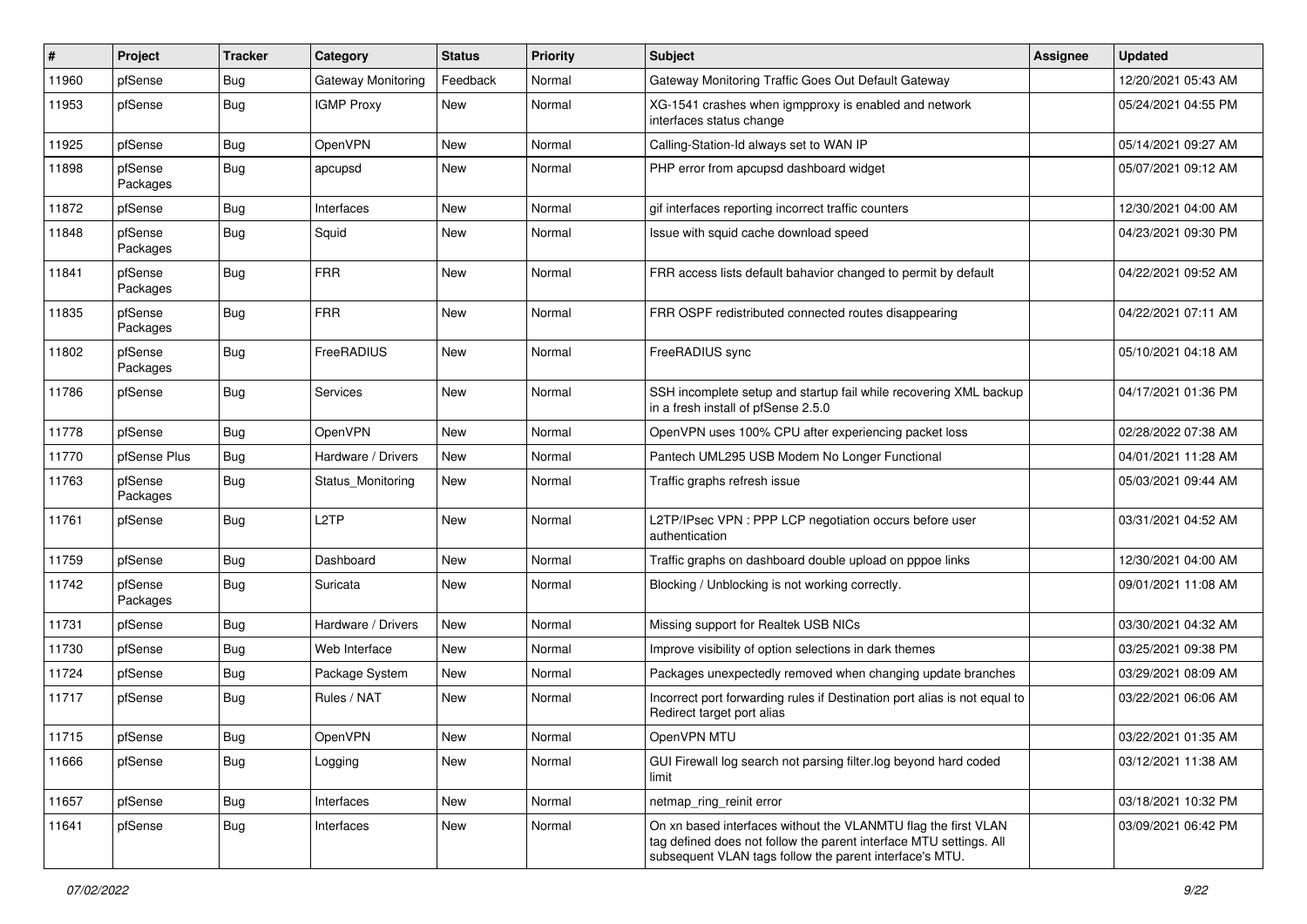| ∦     | Project             | <b>Tracker</b> | Category        | <b>Status</b>                 | <b>Priority</b> | <b>Subject</b>                                                                                                         | <b>Assignee</b> | <b>Updated</b>      |
|-------|---------------------|----------------|-----------------|-------------------------------|-----------------|------------------------------------------------------------------------------------------------------------------------|-----------------|---------------------|
| 11619 | pfSense             | <b>Bug</b>     | Upgrade         | <b>New</b>                    | Normal          | Unable to upgrade 2.4.4-p3 to 2.5/21.02-p1                                                                             |                 | 08/15/2021 10:00 AM |
| 11610 | pfSense<br>Packages | Bug            | <b>NET-SNMP</b> | <b>New</b>                    | Normal          | NET-SNMP is not setting the correct permissions on AgentX                                                              |                 | 06/28/2021 07:54 AM |
| 11592 | pfSense<br>Packages | <b>Bug</b>     | node_exporter   | <b>New</b>                    | Normal          | Node exporter can not read system statistics                                                                           |                 | 10/15/2021 09:37 PM |
| 11556 | pfSense             | Bug            | Rules / NAT     | <b>New</b>                    | Normal          | Kill all states associated with a NAT address                                                                          |                 | 03/19/2021 10:29 AM |
| 11548 | pfSense             | <b>Bug</b>     | Rules / NAT     | <b>New</b>                    | Normal          | "rule expands to no valid combination" error from port forward<br>automatic rule mixing IPv4 and IPv6 elements         |                 | 02/27/2021 03:18 PM |
| 11541 | pfSense             | <b>Bug</b>     | OpenVPN         | <b>New</b>                    | Normal          | OpenVPN status does not work properly when set to TCP and<br>Concurrent Connections = 1                                |                 | 03/02/2021 02:27 PM |
| 11525 | pfSense<br>Packages | Bug            | Suricata        | <b>New</b>                    | Normal          | pfsense 2.5.0 release version for vlan issue to suricata                                                               |                 | 11/11/2021 08:16 AM |
| 11522 | pfSense<br>Packages | <b>Bug</b>     | Zabbix          | <b>New</b>                    | Normal          | fping6 error                                                                                                           |                 | 02/24/2021 07:13 AM |
| 11503 | pfSense             | <b>Bug</b>     | OpenVPN         | <b>New</b>                    | Normal          | Using multiple authentication backends on an OpenVPN server fails                                                      |                 | 02/23/2021 12:23 PM |
| 11479 | pfSense<br>Packages | <b>Bug</b>     | snmptt          | <b>New</b>                    | Normal          | snmptt 1.4.2 does not work in daemon mode                                                                              |                 | 02/20/2021 04:37 PM |
| 11473 | pfSense             | <b>Bug</b>     | Web Interface   | <b>New</b>                    | Normal          | System Activity shows invalid data on SG-3100                                                                          |                 | 02/19/2021 08:12 PM |
| 11434 | pfSense<br>Packages | <b>Bug</b>     | squidguard      | Feedback                      | Normal          | SquidGuard over 1.16.18_11                                                                                             |                 | 04/21/2022 12:40 PM |
| 11430 | pfSense             | <b>Bug</b>     | Interfaces      | <b>New</b>                    | Normal          | PHP console spam after Assigning Interfaces                                                                            |                 | 10/09/2021 10:37 AM |
| 11429 | pfSense             | <b>Bug</b>     | Web Interface   | <b>New</b>                    | Normal          | System Log / Settings form activates "Reset Log Files" button on<br>enter                                              |                 | 10/28/2021 01:35 PM |
| 11414 | pfSense<br>Packages | Bug            | pfBlockerNG     | <b>New</b>                    | Normal          | Enabling feed "Public_DNS4_all" breaks some Google services                                                            |                 | 02/13/2021 02:46 AM |
| 11412 | pfSense             | <b>Bug</b>     | Interfaces      | <b>New</b>                    | Normal          | LLDPD Package Doesn't Work with Switchports                                                                            |                 | 02/12/2021 08:12 PM |
| 11398 | pfSense<br>Packages | <b>Bug</b>     | pfBlockerNG     | <b>New</b>                    | Normal          | pfBlocker upgrade hangs forever                                                                                        |                 | 04/21/2022 12:39 PM |
| 11377 | pfSense<br>Packages | <b>Bug</b>     | <b>FRR</b>      | <b>Pull Request</b><br>Review | Normal          | <b>FRR</b> deinstall                                                                                                   |                 | 03/10/2021 08:21 AM |
| 11375 | pfSense<br>Packages | Bug            | apcupsd         | <b>New</b>                    | Normal          | UPS Type <blank> for USB APC</blank>                                                                                   |                 | 02/26/2021 11:10 AM |
| 11363 | pfSense             | <b>Bug</b>     | Installer       | New                           | Normal          | Clean Install 2.5.0 fails due to hardware incompability                                                                |                 | 02/04/2021 11:06 AM |
| 11335 | pfSense             | <b>Bug</b>     | Interfaces      | New                           | Normal          | Spoofing the MAC on a LAGG interface does not work for some NIC<br>types.                                              |                 | 01/29/2021 09:10 AM |
| 11268 | pfSense             | Bug            | Web Interface   | New                           | Normal          | Cookie named 'id' prevents Edit form fields being set properly                                                         |                 | 09/03/2021 06:16 AM |
| 11261 | pfSense<br>Packages | Bug            | pfBlockerNG     | New                           | Normal          | pfBlockerNG ASN numbers in IPv4 (/IPv6) Custom List generate<br>error(s) "Invalid numeric literal at line 1, column 7" |                 | 01/28/2021 08:34 AM |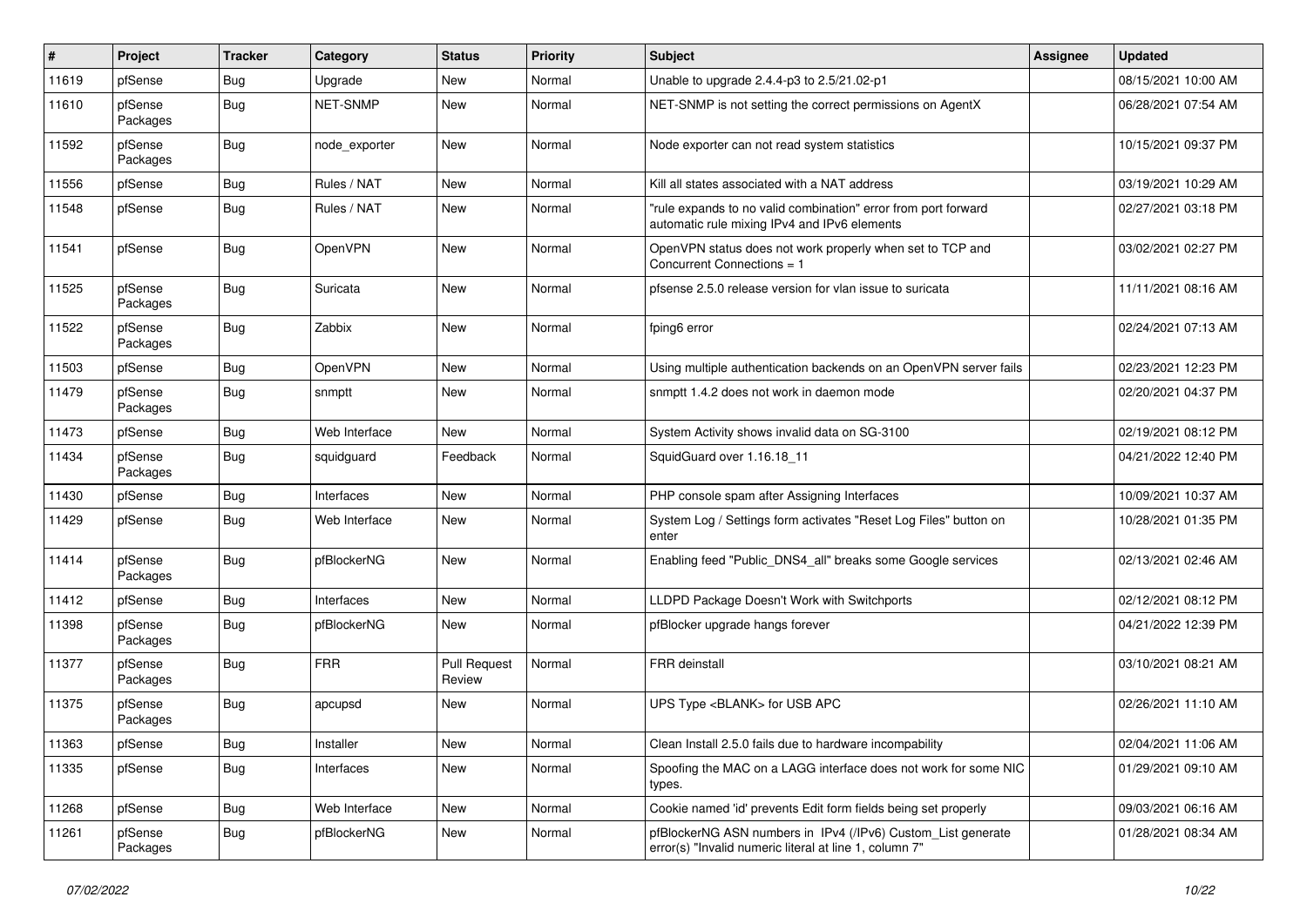| #     | Project             | <b>Tracker</b> | Category                            | <b>Status</b> | <b>Priority</b> | Subject                                                                                                                            | <b>Assignee</b> | <b>Updated</b>      |
|-------|---------------------|----------------|-------------------------------------|---------------|-----------------|------------------------------------------------------------------------------------------------------------------------------------|-----------------|---------------------|
| 11235 | pfSense<br>Packages | <b>Bug</b>     | Filer                               | New           | Normal          | Filer run script when "state" unchanged                                                                                            |                 | 01/08/2021 07:24 AM |
| 11232 | pfSense             | <b>Bug</b>     | <b>Operating System</b>             | New           | Normal          | Fix pfSense fsync                                                                                                                  |                 | 01/08/2021 08:53 AM |
| 11203 | pfSense             | <b>Bug</b>     | Certificates                        | New           | Normal          | certificate manager very slow                                                                                                      |                 | 12/31/2020 11:57 AM |
| 11192 | pfSense             | <b>Bug</b>     | <b>Traffic Shaper</b><br>(Limiters) | Feedback      | Normal          | Using Limiters causes out of order packets within one TCP or UDP<br>flow                                                           |                 | 01/06/2021 12:09 AM |
| 11185 | pfSense<br>Packages | <b>Bug</b>     | ntop                                | Feedback      | Normal          | Redis service stopping before NtopNg                                                                                               |                 | 04/21/2022 12:40 PM |
| 11184 | pfSense             | <b>Bug</b>     | FreeBSD                             | New           | Normal          | PF: State policy cannot be configurable                                                                                            |                 | 02/09/2021 02:43 AM |
| 11182 | pfSense<br>Packages | <b>Bug</b>     | <b>NRPE</b>                         | New           | Normal          | NRPE in HA syncs the bind IP                                                                                                       |                 | 12/01/2021 02:15 AM |
| 11177 | pfSense             | <b>Bug</b>     | <b>Dynamic DNS</b>                  | <b>New</b>    | Normal          | DDNSv6 not using Check IP Services                                                                                                 |                 | 12/21/2020 05:02 AM |
| 11174 | pfSense             | <b>Bug</b>     | <b>Traffic Shaper</b><br>(ALTQ)     | Feedback      | Normal          | Incorrect traffic shaping on pppoe interface                                                                                       |                 | 12/21/2020 11:21 PM |
| 11149 | pfSense             | <b>Bug</b>     | <b>DHCP Relay</b>                   | <b>New</b>    | Normal          | DHCP relay won't start with DHCP server behind gateway                                                                             |                 | 03/22/2021 05:13 AM |
| 11147 | pfSense             | <b>Bug</b>     | <b>Dynamic DNS</b>                  | <b>New</b>    | Normal          | Domeneshop DynDNS IPv4 and IPv6                                                                                                    |                 | 12/09/2020 11:47 PM |
| 11110 | pfSense             | <b>Bug</b>     | Backup / Restore                    | New           | Normal          | Backup file should be checked before restoring a specific area                                                                     |                 | 12/05/2020 02:50 PM |
| 11040 | pfSense<br>Packages | <b>Bug</b>     | pfBlockerNG                         | <b>New</b>    | Normal          | pfb filter core faults when clearing firewall log                                                                                  |                 | 11/07/2020 01:44 PM |
| 11036 | pfSense<br>Packages | <b>Bug</b>     | haproxy                             | <b>New</b>    | Normal          | <b>HAproxy ACL</b>                                                                                                                 |                 | 02/11/2022 11:27 AM |
| 10990 | pfSense<br>Packages | <b>Bug</b>     | <b>NET-SNMP</b>                     | Feedback      | Normal          | net-snmp IPv6 listen address needs to be wrapped in square<br>brackets                                                             |                 | 03/19/2021 05:09 AM |
| 10980 | pfSense             | <b>Bug</b>     | <b>Operating System</b>             | <b>New</b>    | Normal          | rc.local is executed at login by rc.initial, and not at boot time.                                                                 |                 | 10/19/2020 09:39 AM |
| 10936 | pfSense<br>Packages | <b>Bug</b>     | haproxy                             | Feedback      | Normal          | both haproxy/haproxy-devel non-existent option lb-agent-chk                                                                        |                 | 04/21/2022 12:40 PM |
| 10935 | pfSense<br>Packages | <b>Bug</b>     | <b>FRR</b>                          | New           | Normal          | FRR 0.6.7-6 - BGPD service recycled IPv6 without Route Map                                                                         |                 | 12/30/2020 05:00 PM |
| 10900 | pfSense<br>Packages | <b>Bug</b>     | Backup                              | Feedback      | Normal          | /packages/backup/backup.php?a=download&t=backup HTTP 504<br>or Sends PHP Error Message as ASCII/Text file Named<br>pfsense.bak.tgz |                 | 04/05/2022 01:51 AM |
| 10845 | pfSense<br>Packages | <b>Bug</b>     | apcupsd                             | New           | Normal          | apcupsd doesn't stop when not enabled                                                                                              |                 | 08/24/2020 10:16 AM |
| 10833 | pfSense             | Bug            | Configuration<br>Backend            | New           | Normal          | unbound exits on configuration error when link status flaps on LAN<br>interface                                                    |                 | 08/13/2020 11:53 PM |
| 10822 | pfSense             | <b>Bug</b>     | DHCP (IPv6)                         | New           | Normal          | Deprecated IPv6 prefix won't be announced as deprecated to<br>clients                                                              |                 | 08/10/2020 09:23 AM |
| 10791 | pfSense<br>Packages | Bug            | PIMD                                | New           | Normal          | Valid (vlan)interfaces do not get vif reporting "Invalid phyint<br>address"                                                        |                 | 10/06/2020 09:20 AM |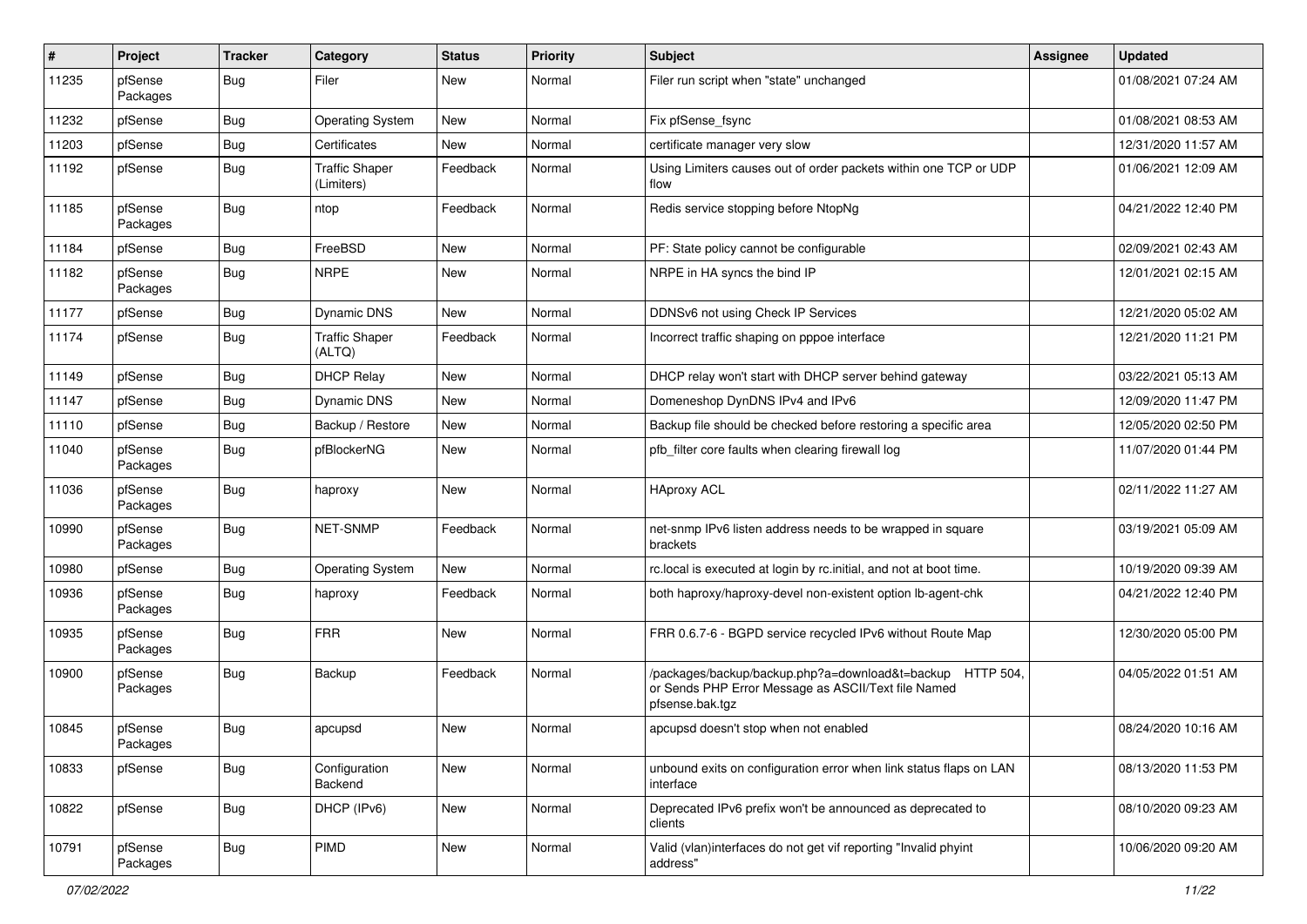| ∦     | Project             | <b>Tracker</b> | Category                     | <b>Status</b> | <b>Priority</b> | <b>Subject</b>                                                                                                    | <b>Assignee</b> | <b>Updated</b>      |
|-------|---------------------|----------------|------------------------------|---------------|-----------------|-------------------------------------------------------------------------------------------------------------------|-----------------|---------------------|
| 10783 | pfSense<br>Packages | <b>Bug</b>     | ntop                         | <b>New</b>    | Normal          | NtopNG is very unstable on arm64                                                                                  |                 | 07/22/2020 09:07 AM |
| 10765 | pfSense             | <b>Bug</b>     | Authentication               | <b>New</b>    | Normal          | Ampersands in Idap extended query are escaped twice                                                               |                 | 09/02/2020 07:55 AM |
| 10729 | pfSense             | <b>Bug</b>     | Package System               | <b>New</b>    | Normal          | Certificate verification failed for pkg.freebsd.org                                                               |                 | 07/05/2020 01:12 AM |
| 10726 | pfSense             | <b>Bug</b>     | Rules / NAT                  | <b>New</b>    | Normal          | Sticky-connections option is bugged - sticky-address cannot be<br>redefined                                       |                 | 11/12/2020 10:12 AM |
| 10715 | pfSense             | <b>Bug</b>     | <b>DHCP Relay</b>            | <b>New</b>    | Normal          | DHCPv6 relay always uses the "first" IPv6 address of an interface                                                 |                 | 06/29/2020 05:01 AM |
| 10714 | pfSense             | Bug            | DHCP (IPv6)                  | <b>New</b>    | Normal          | radvd only gives out the prefix of the "first" IPv6 address of an<br>interface                                    |                 | 10/06/2020 01:03 PM |
| 10712 | pfSense             | <b>Bug</b>     | Rules / NAT                  | <b>New</b>    | Normal          | "default allow LAN IPv6 to any" rule does not work right after boot<br>when using IPv6 PD                         |                 | 06/30/2020 12:17 AM |
| 10695 | pfSense<br>Packages | <b>Bug</b>     | FreeRADIUS                   | <b>New</b>    | Normal          | FreeRadius Accounting skipping MBs after reboot due to power<br>down                                              |                 | 06/24/2020 04:49 AM |
| 10693 | pfSense<br>Packages | Bug            | <b>BIND</b>                  | <b>New</b>    | Normal          | pfSense Bind Zone Editor UI does not update zone serial number<br>when a change is made                           |                 | 09/01/2021 12:51 AM |
| 10692 | pfSense<br>Packages | <b>Bug</b>     | PIMD                         | Feedback      | Normal          | PIMD starts twice at boot                                                                                         |                 | 04/21/2022 12:40 PM |
| 10671 | pfSense             | Bug            | <b>Operating System</b>      | <b>New</b>    | Normal          | pfsense 2.4.5_1 does not boot on Gen2 2012R2 HyperV VM                                                            |                 | 05/09/2021 06:39 AM |
| 10624 | pfSense             | Bug            | <b>DNS Resolver</b>          | <b>New</b>    | Normal          | Unbound configuration memory leak with python module $+$ register<br>DHCP leases active                           |                 | 02/26/2021 10:27 AM |
| 10608 | pfSense<br>Packages | <b>Bug</b>     | Squid                        | Feedback      | Normal          | Update squid port to 4.11-p2                                                                                      |                 | 03/02/2021 04:00 AM |
| 10606 | pfSense<br>Packages | <b>Bug</b>     | Snort                        | <b>New</b>    | Normal          | Snort Inline stopped working after upgrade to FreeBSD 12.1<br>(network traffic blocked after heavy load randomly) |                 | 05/28/2020 10:06 AM |
| 10601 | pfSense<br>Packages | <b>Bug</b>     | Status_Monitoring            | <b>New</b>    | Normal          | Dashboard->Traffic Graphs Scale is capped for outbound                                                            |                 | 05/29/2020 10:13 AM |
| 10590 | pfSense<br>Packages | <b>Bug</b>     | pfBlockerNG                  | <b>New</b>    | Normal          | pfBlockerNG: Invalid argument supplied for foreach()                                                              |                 | 05/26/2020 08:22 AM |
| 10584 | pfSense             | <b>Bug</b>     | Hardware / Drivers           | <b>New</b>    | Normal          | SG-3100 with M.2: shutdown instead of reboot                                                                      |                 | 07/21/2020 03:08 AM |
| 10577 | pfSense             | <b>Bug</b>     | Hardware / Drivers           | Feedback      | Normal          | intel x553 (c3000 chipset) loading x520 driver                                                                    |                 | 05/28/2020 03:59 AM |
| 10544 | pfSense             | <b>Bug</b>     | User Manager /<br>Privileges | <b>New</b>    | Normal          | It's not possible to add a user to group operator using the gui                                                   |                 | 04/21/2022 12:39 PM |
| 10530 | pfSense             | Bug            | Upgrade                      | New           | Normal          | Convert config version to be based on product version                                                             |                 | 04/21/2022 12:39 PM |
| 10526 | pfSense<br>Packages | Bug            | pfBlockerNG                  | New           | Normal          | Package pfBlockerNG Crashes on Alert view                                                                         |                 | 05/04/2020 08:59 AM |
| 10516 | pfSense<br>Packages | <b>Bug</b>     | <b>FRR</b>                   | New           | Normal          | FRR Access list                                                                                                   |                 | 12/06/2020 11:02 PM |
| 10513 | pfSense             | Bug            | Rules / NAT                  | New           | Normal          | State issues with policy routing and HA failover                                                                  |                 | 04/21/2022 12:39 PM |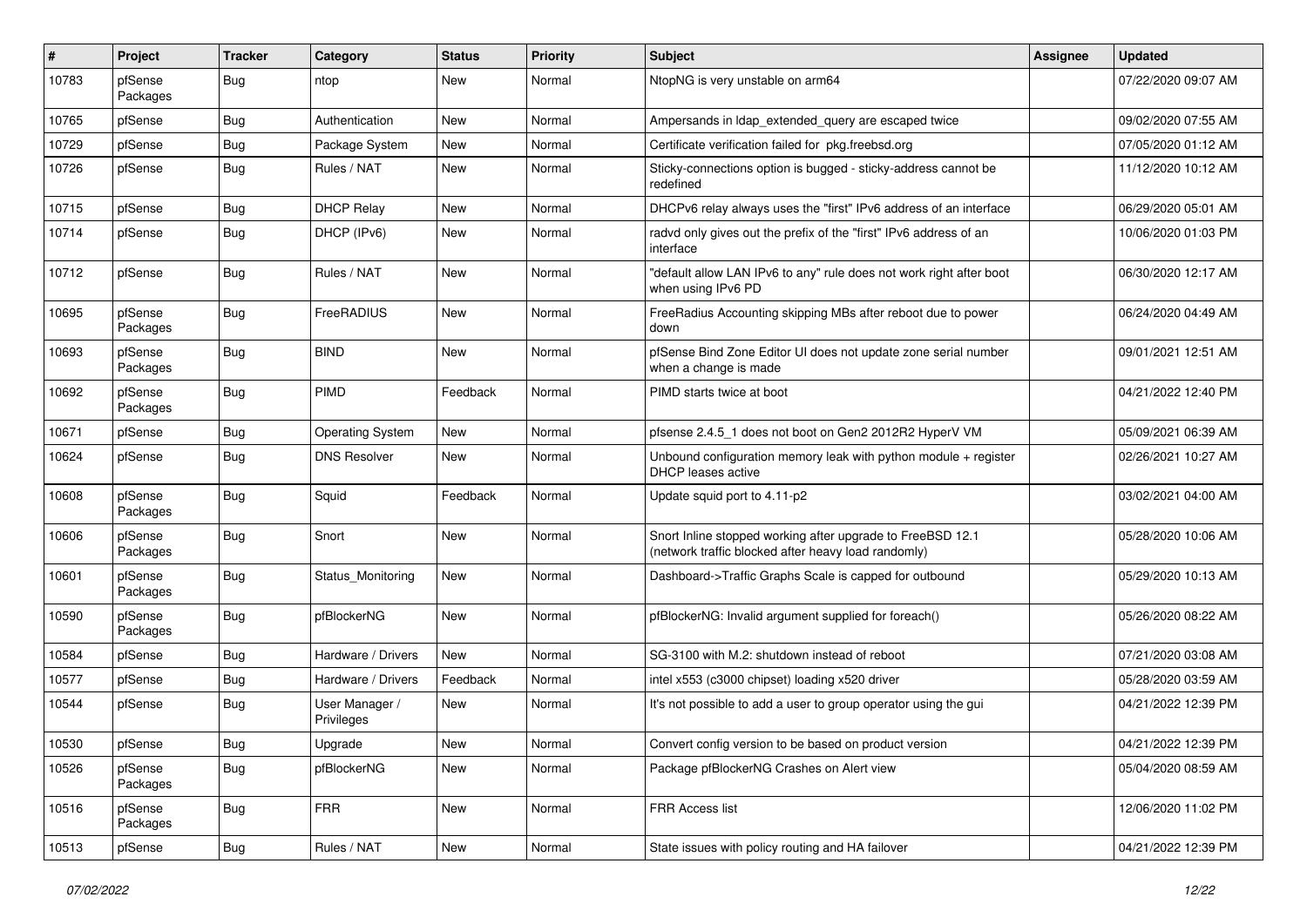| $\vert$ # | Project             | <b>Tracker</b> | Category             | <b>Status</b> | <b>Priority</b> | <b>Subject</b>                                                                                                                                              | <b>Assignee</b> | <b>Updated</b>      |
|-----------|---------------------|----------------|----------------------|---------------|-----------------|-------------------------------------------------------------------------------------------------------------------------------------------------------------|-----------------|---------------------|
| 10503     | pfSense<br>Packages | Bug            | <b>FRR</b>           | <b>New</b>    | Normal          | Flapping any GW in multi-WAN influences restating all IPsec<br>tunnels in FRR which leads to dropping all IPsec VTI static routes<br>and related BGP issues |                 | 05/08/2020 07:51 PM |
| 10502     | pfSense<br>Packages | <b>Bug</b>     | lldpd                | In Progress   | Normal          | LLDP spamming errors on Netgate XG-7100                                                                                                                     |                 | 04/21/2022 12:39 PM |
| 10493     | pfSense             | <b>Bug</b>     | <b>IPsec</b>         | <b>New</b>    | Normal          | filter_get_vpns_list() issues                                                                                                                               |                 | 05/06/2020 01:07 AM |
| 10487     | pfSense<br>Packages | Bug            | Telegraf             | <b>New</b>    | Normal          | Telegraf package not sending logs to influxdb server                                                                                                        |                 | 05/03/2020 07:09 PM |
| 10445     | pfSense<br>Packages | <b>Bug</b>     | <b>BIND</b>          | Feedback      | Normal          | BIND crashed when added RPZ. rpz is not a master or slave zone.                                                                                             |                 | 04/21/2022 12:40 PM |
| 10436     | pfSense<br>Packages | Bug            | softflowd            | <b>New</b>    | Normal          | softflowd no longer sends flow data after upgrade ( $v0.9.9$ 1 -><br>v1.0.0                                                                                 |                 | 06/07/2022 12:25 AM |
| 10426     | pfSense<br>Packages | <b>Bug</b>     | Filer                | Feedback      | Normal          | Filer must validate that File name is uniq                                                                                                                  |                 | 04/20/2022 11:02 AM |
| 10393     | pfSense<br>Packages | Bug            | syslog-ng            | Feedback      | Normal          | Syslog-ng TLS support is broken                                                                                                                             |                 | 04/21/2022 12:40 PM |
| 10370     | pfSense<br>Packages | <b>Bug</b>     | ntop                 | <b>New</b>    | Normal          | ntopng Timeseries not send to InfluxDB                                                                                                                      |                 | 03/30/2020 09:42 AM |
| 10342     | pfSense             | <b>Bug</b>     | <b>DNS Resolver</b>  | <b>New</b>    | Normal          | Unbound domain overrides stop resolving periodically. They only<br>resume after the service has been restarted.                                             |                 | 03/13/2020 10:35 AM |
| 10330     | pfSense<br>Packages | Bug            | <b>BIND</b>          | Feedback      | Normal          | BIND zone configuration displays wrong DS resource record with<br>inline DNSSEC signing enabled                                                             |                 | 04/21/2022 12:40 PM |
| 10325     | pfSense             | <b>Bug</b>     | <b>Notifications</b> | <b>New</b>    | Normal          | System/Advanced/Notifications/E-Mail - SMTP Notification E-Mail<br>auth password Unexpected Bahaviour                                                       |                 | 10/30/2020 08:17 AM |
| 10311     | pfSense             | <b>Bug</b>     | OpenVPN              | <b>New</b>    | Normal          | Too low net.link.ifqmaxlen causes packet drop under load when<br>using OpenVPN inside bridge interface under load                                           |                 | 08/10/2021 03:10 AM |
| 10310     | pfSense             | <b>Bug</b>     | Upgrade              | <b>New</b>    | Normal          | Systems with low RAM and several packages may temporarily fail<br>to load large tables after an upgrade                                                     |                 | 03/03/2020 07:55 AM |
| 10292     | pfSense<br>Packages | <b>Bug</b>     | Suricata             | <b>New</b>    | Normal          | Suricata not respecting SID Mgmt list                                                                                                                       |                 | 02/27/2020 01:02 PM |
| 10279     | pfSense<br>Packages | <b>Bug</b>     | open-vm-tools        | <b>New</b>    | Normal          | pfSense's OpenVM Tools on ESXi 6.7 no longer provides guest vm<br>functionality                                                                             |                 | 03/01/2020 06:07 PM |
| 10278     | pfSense<br>Packages | Bug            | pfBlockerNG          | <b>New</b>    | Normal          | pfBlockerNG: Formatting issue on DNSBL stats page                                                                                                           |                 | 02/24/2020 01:36 PM |
| 10277     | pfSense             | <b>Bug</b>     | Web Interface        | <b>New</b>    | Normal          | Sorting the log entries does not use year value                                                                                                             |                 | 02/24/2020 07:46 AM |
| 10271     | pfSense             | <b>Bug</b>     | Web Interface        | <b>New</b>    | Normal          | Large number of VLAN/LANs make "Interfaces" menu hard to<br>access                                                                                          |                 | 02/20/2020 04:46 AM |
| 10253     | pfSense<br>Packages | Bug            | pfBlockerNG          | <b>New</b>    | Normal          | pfblockerng-devel uses user interface for VIP causing issues with<br>other services                                                                         |                 | 02/11/2020 09:17 AM |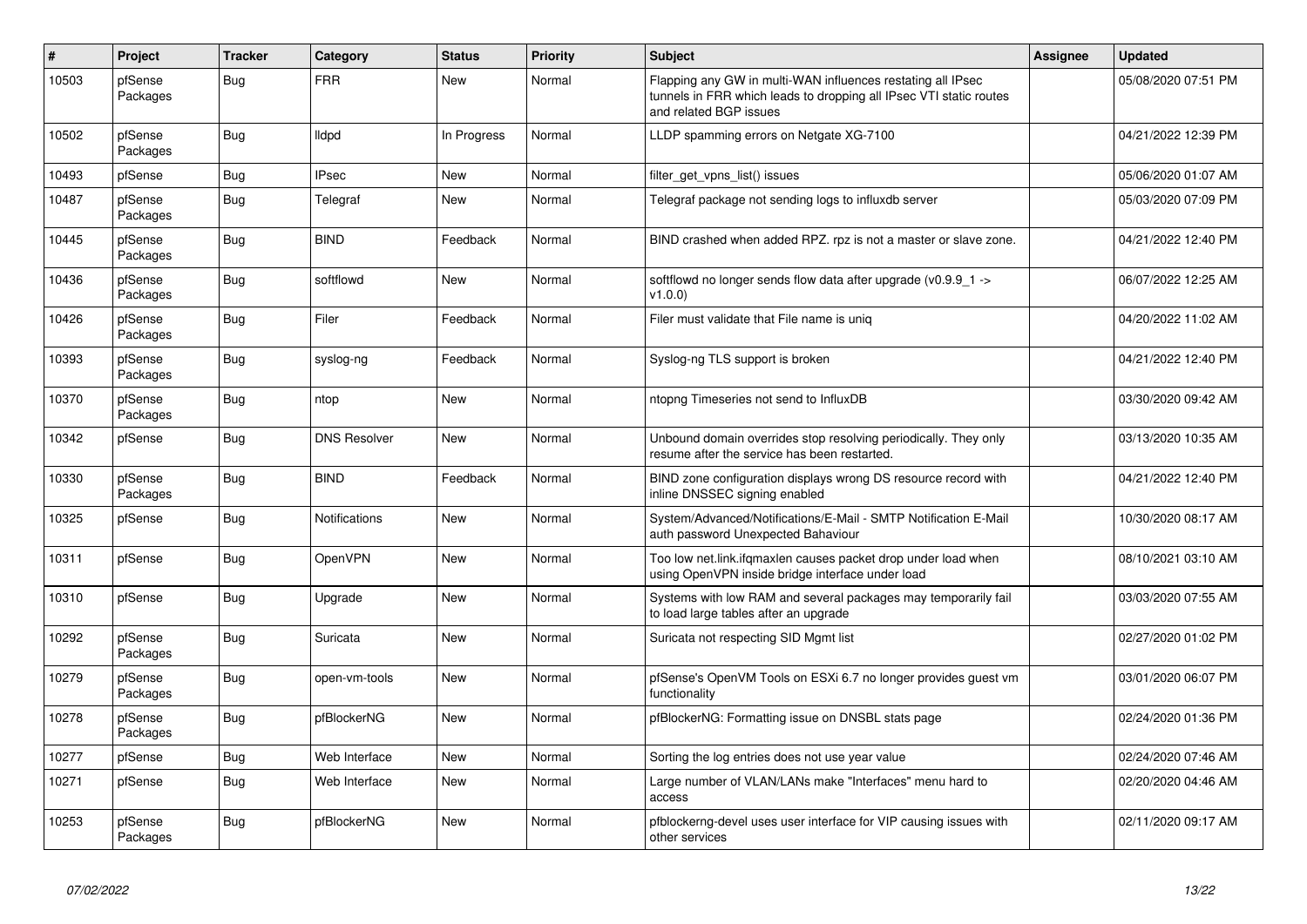| #     | Project             | <b>Tracker</b> | Category              | <b>Status</b> | <b>Priority</b> | <b>Subject</b>                                                                                                       | Assignee | <b>Updated</b>      |
|-------|---------------------|----------------|-----------------------|---------------|-----------------|----------------------------------------------------------------------------------------------------------------------|----------|---------------------|
| 10188 | pfSense<br>Packages | Bug            | pfBlockerNG           | <b>New</b>    | Normal          | Reputation tab is not working                                                                                        |          | 01/24/2020 10:06 AM |
| 10164 | pfSense<br>Packages | Bug            | pfBlockerNG           | <b>New</b>    | Normal          | pfBlockerNG dashboard widget position is not maintained when<br>updating                                             |          | 01/06/2020 10:06 AM |
| 10150 | pfSense             | Bug            | <b>IGMP Proxy</b>     | <b>New</b>    | Normal          | IGMP Proxy does not scale to hundreds of streams                                                                     |          | 01/03/2020 02:56 AM |
| 10143 | pfSense             | Bug            | <b>DNS Resolver</b>   | <b>New</b>    | Normal          | System hostname DNS entry is assigned to the wrong IP on<br>multi-wan setups                                         |          | 12/31/2019 02:33 PM |
| 10000 | pfSense             | <b>Bug</b>     | <b>Dynamic DNS</b>    | <b>New</b>    | Normal          | Azure Dynamic DNS A and AAAA Records for Apex Zone                                                                   |          | 03/31/2020 09:03 AM |
| 9999  | pfSense<br>Packages | Bug            | pfBlockerNG           | <b>New</b>    | Normal          | unbound fatal error if System Domain in DNSBL and System<br>Domain Local Zone Type is Redirect                       |          | 12/25/2019 08:10 AM |
| 9934  | pfSense<br>Packages | <b>Bug</b>     | Suricata              | <b>New</b>    | Normal          | suricata update kills WAN interface                                                                                  |          | 02/20/2020 09:17 AM |
| 9895  | pfSense<br>Packages | Bug            | Snort                 | <b>New</b>    | Normal          | snort reinstallation failed                                                                                          |          | 06/23/2021 08:01 AM |
| 9805  | pfSense             | Bug            | Dynamic DNS           | <b>New</b>    | Normal          | dynDNS cloudflare multiple entries                                                                                   |          | 10/02/2019 04:51 PM |
| 9737  | pfSense             | Bug            | <b>Traffic Graphs</b> | <b>New</b>    | Normal          | traffic-graphs.js shows incorrect units inside the chart                                                             |          | 09/09/2019 06:35 AM |
| 9707  | pfSense<br>Packages | <b>Bug</b>     | pfBlockerNG           | <b>New</b>    | Normal          | Some networks already existing in deny Feeds are not stopped<br>even if existing in custom deny list                 |          | 08/28/2019 10:03 AM |
| 9698  | pfSense             | Bug            | <b>RRD Graphs</b>     | <b>New</b>    | Normal          | Monitoring graphs do not retain state after auto-refresh                                                             |          | 08/26/2019 02:09 AM |
| 9690  | pfSense             | <b>Bug</b>     | Interfaces            | <b>New</b>    | Normal          | Ethernet flow control should be disabled by default                                                                  |          | 08/19/2019 06:45 PM |
| 9677  | pfSense             | <b>Bug</b>     | Dashboard             | <b>New</b>    | Normal          | Dashboard hangs when widget needs data from a remote host<br>which is down                                           |          | 08/13/2019 09:15 AM |
| 9676  | pfSense<br>Packages | <b>Bug</b>     | pfBlockerNG           | <b>New</b>    | Normal          | AS lookup fails                                                                                                      |          | 12/26/2019 12:17 AM |
| 9664  | pfSense             | <b>Bug</b>     | <b>Dynamic DNS</b>    | <b>New</b>    | Normal          | DynDNS and Dual-wan problem with CloudFlare (works with No-Ip)                                                       |          | 08/03/2019 10:00 AM |
| 9662  | pfSense<br>Packages | <b>Bug</b>     | pfBlockerNG           | <b>New</b>    | Normal          | PfblockerNG do not update after pfsense reboot and wait for next<br>cron task                                        |          | 08/20/2019 09:00 AM |
| 9654  | pfSense             | Bug            | <b>DNS Resolver</b>   | <b>New</b>    | Normal          | After reboot, the DNS resolver must be restarted before it will<br>advertise the ipv6 DNS address of the router.     |          | 11/20/2020 03:12 AM |
| 9650  | pfSense             | <b>Bug</b>     | Gateways              | <b>New</b>    | Normal          | IPv6 connection drops (ir-)regular on Kabelvodafone (German cable<br>ISP)                                            |          | 07/27/2019 07:14 AM |
| 9626  | pfSense             | Bug            | Web Interface         | <b>New</b>    | Normal          | When deny write permission is assigned to a user, there is no error<br>feedback if the user tries to write something |          | 06/25/2022 05:41 PM |
| 9585  | pfSense             | <b>Bug</b>     | Interfaces            | <b>New</b>    | Normal          | 6RD: Unable to reach hosts on within same 6rd-domain                                                                 |          | 08/14/2019 02:39 PM |
| 9568  | pfSense<br>Packages | Bug            | Squid                 | <b>New</b>    | Normal          | UFSSwapDir::openLog: Failed to open swap log.                                                                        |          | 05/29/2019 09:18 PM |
| 9566  | pfSense             | Bug            | <b>Traffic Graphs</b> | <b>New</b>    | Normal          | Traffic graph displays traffic incorrectly                                                                           |          | 11/18/2019 07:54 AM |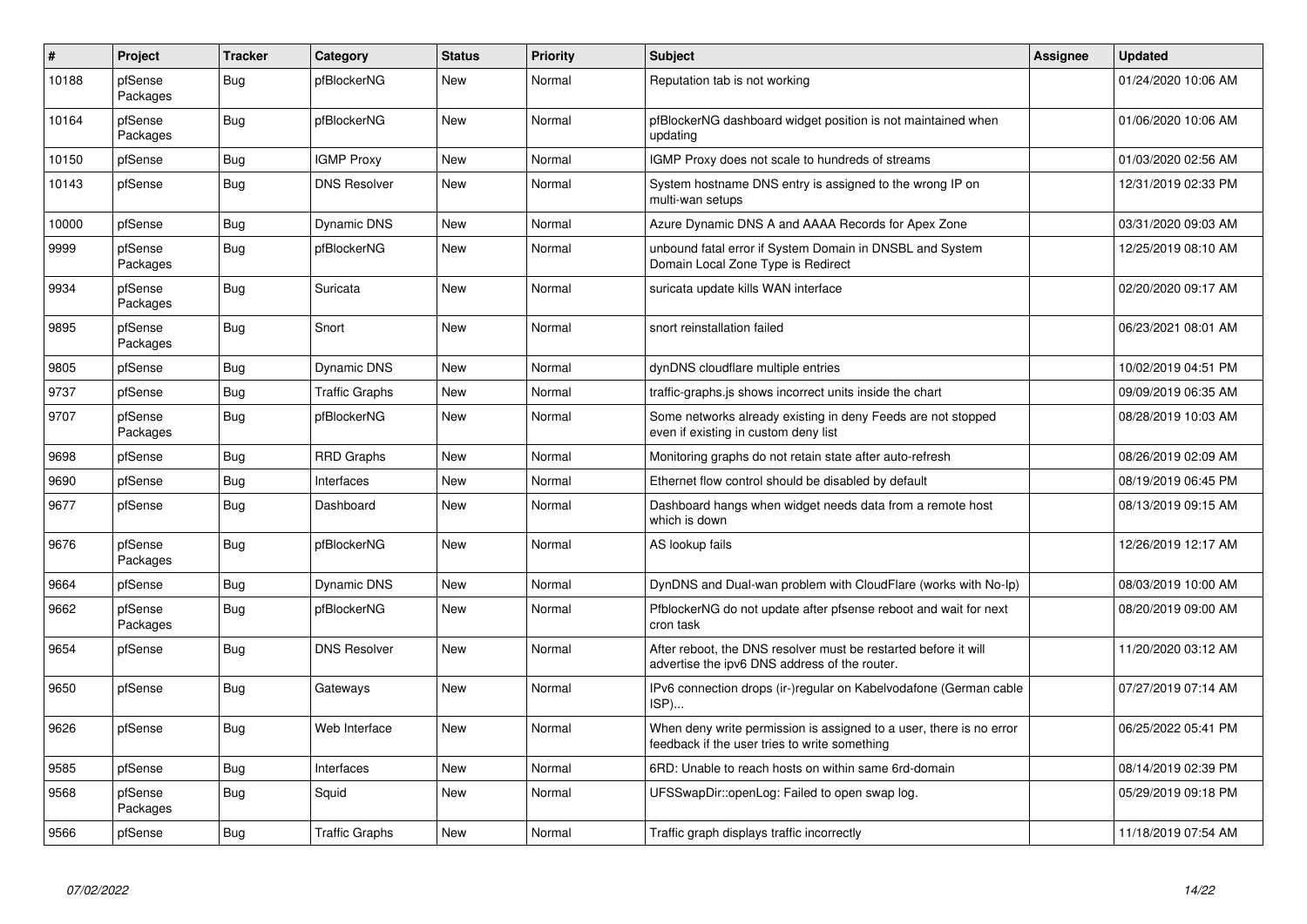| #    | Project             | <b>Tracker</b> | Category                     | <b>Status</b> | <b>Priority</b> | <b>Subject</b>                                                                                          | <b>Assignee</b> | <b>Updated</b>      |
|------|---------------------|----------------|------------------------------|---------------|-----------------|---------------------------------------------------------------------------------------------------------|-----------------|---------------------|
| 9504 | pfSense             | Bug            | <b>Dynamic DNS</b>           | New           | Normal          | Multiple Dynamic DNS update notifications for the same interface,<br>not differentiated by the hostname |                 | 05/07/2019 07:46 AM |
| 9500 | pfSense<br>Packages | <b>Bug</b>     | haproxy                      | <b>New</b>    | Normal          | HAproxy does not delete non-applicable action config                                                    |                 | 01/18/2022 06:28 AM |
| 9497 | pfSense<br>Packages | <b>Bug</b>     | <b>AWS VPC</b>               | <b>New</b>    | Normal          | AWS VPN Wizard: WebGUI times out.                                                                       |                 | 11/13/2019 10:07 AM |
| 9495 | pfSense<br>Packages | <b>Bug</b>     | <b>AWS VPC</b>               | <b>New</b>    | Normal          | AWS VPC VPN wizard produces incorrect config (SHA256 should<br>be SHA1)                                 |                 | 08/19/2019 02:45 PM |
| 9485 | pfSense             | <b>Bug</b>     | User Manager /<br>Privileges | <b>New</b>    | Normal          | password match error on system usermanager causes Group<br>membership to be reset.                      |                 | 04/26/2019 08:52 AM |
| 9453 | pfSense             | Bug            | <b>LAGG Interfaces</b>       | <b>New</b>    | Normal          | VLAN Interfaces on LAGG get orphaned at boot                                                            |                 | 08/21/2019 11:16 AM |
| 9384 | pfSense             | <b>Bug</b>     | Interfaces                   | Confirmed     | Normal          | devd putting "\$" before variable contents when using single quotes                                     |                 | 04/21/2022 12:39 PM |
| 9348 | pfSense<br>Packages | Bug            | <b>ACME</b>                  | <b>New</b>    | Normal          | Results of Acme certificate issuance/renewal are not properly<br>formatted                              |                 | 02/22/2019 12:08 PM |
| 9344 | pfSense             | <b>Bug</b>     | Translations                 | <b>New</b>    | Normal          | OpenVPN click NCP Algorithms will always go to DH Parameters<br>website(in Chinese-Taiwan)              |                 | 10/21/2021 03:48 AM |
| 9343 | pfSense             | <b>Bug</b>     | DHCP (IPv4)                  | <b>New</b>    | Normal          | diag_arp.php times out with large DHCPD leases table                                                    |                 | 08/14/2019 01:19 PM |
| 9338 | pfSense             | Bug            | <b>IGMP Proxy</b>            | <b>New</b>    | Normal          | igmpproxy ignoring downstream vlan interface                                                            |                 | 02/22/2019 03:48 AM |
| 9337 | pfSense<br>Packages | Bug            | Telegraf                     | <b>New</b>    | Normal          | Telegraf ping input fails                                                                               |                 | 02/18/2019 10:40 AM |
| 9286 | pfSense<br>Packages | Bug            | squidguard                   | <b>New</b>    | Normal          | squidGuard - Unable to change IP for sgerror.php URL in<br>configuration                                |                 | 11/13/2019 10:07 AM |
| 9261 | pfSense<br>Packages | <b>Bug</b>     | haproxy                      | <b>New</b>    | Normal          | haproxy GUI failure                                                                                     |                 | 01/08/2019 12:41 PM |
| 9241 | pfSense             | Bug            | Interfaces                   | <b>New</b>    | Normal          | Ethernet link cycles up/down if "auto-negotiate" is explicitly selected<br>in interface configuration   |                 | 12/31/2018 08:36 PM |
| 9229 | pfSense<br>Packages | <b>Bug</b>     | Tinc                         | <b>New</b>    | Normal          | Tinc package: no way of specifying multiple critical configuration<br>parameters from web interface     |                 | 08/13/2019 09:25 AM |
| 9192 | pfSense             | <b>Bug</b>     | <b>PPP</b> Interfaces        | <b>New</b>    | Normal          | PPPoE daemon selects wrong interface                                                                    |                 | 08/20/2019 10:05 AM |
| 9179 | pfSense             | Bug            | <b>NAT Reflection</b>        | <b>New</b>    | Normal          | NAT reflection fix implemented for #8604 is causing WebUI and<br>XMLRPC to fail on slave                |                 | 03/27/2020 08:01 PM |
| 9167 | pfSense             | Bug            | Rules / NAT                  | <b>New</b>    | Normal          | Some Important ICMPv6 Traffic Not Allowed by Default Rules                                              |                 | 08/14/2019 01:00 PM |
| 9143 | pfSense<br>Packages | Bug            | ntop                         | <b>New</b>    | Normal          | ntopng not displaying values in historical correctly                                                    |                 | 11/22/2018 07:24 AM |
| 9139 | pfSense<br>Packages | Bug            | Telegraf                     | New           | Normal          | telegraf: add ping for default gateway(s)                                                               |                 | 05/21/2020 04:23 PM |
| 9138 | pfSense<br>Packages | <b>Bug</b>     | Telegraf                     | <b>New</b>    | Normal          | telegraf: add section for custom config lines                                                           |                 | 02/18/2019 03:36 PM |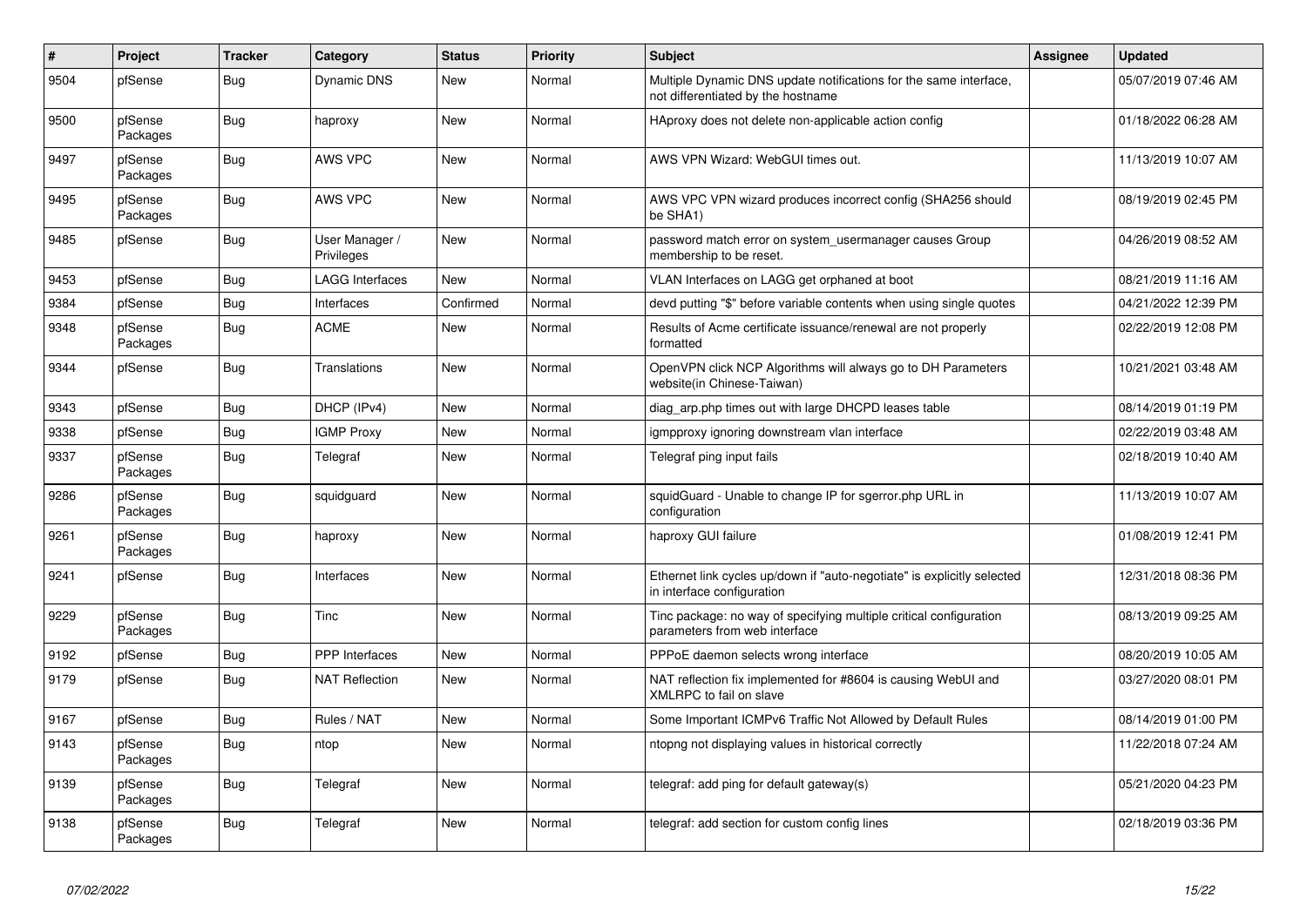| #    | Project             | <b>Tracker</b> | Category                            | <b>Status</b> | <b>Priority</b> | <b>Subject</b>                                                                                                                             | <b>Assignee</b> | <b>Updated</b>      |
|------|---------------------|----------------|-------------------------------------|---------------|-----------------|--------------------------------------------------------------------------------------------------------------------------------------------|-----------------|---------------------|
| 9101 | pfSense             | Bug            | <b>Traffic Graphs</b>               | <b>New</b>    | Normal          | Traffic Graphs/Dashboard Slows Downloads Being Performed by<br>the Same Firefox Browser                                                    |                 | 08/21/2019 09:18 AM |
| 9094 | pfSense             | <b>Bug</b>     | Hardware / Drivers                  | Assigned      | Normal          | MBT console settings are not forced to video console                                                                                       |                 | 11/07/2018 10:23 AM |
| 9087 | pfSense             | <b>Bug</b>     | <b>Traffic Graphs</b>               | New           | Normal          | Traffic Graph Widget Legend Not Updating                                                                                                   |                 | 08/14/2019 12:38 PM |
| 9079 | pfSense<br>Packages | <b>Bug</b>     | ntop                                | <b>New</b>    | Normal          | High CPU usage of ntopng even during IDLE and no network traffic                                                                           |                 | 12/16/2018 02:40 PM |
| 9037 | pfSense             | <b>Bug</b>     | <b>DNS Resolver</b>                 | <b>New</b>    | Normal          | Unbound not logging to syslog after reboot                                                                                                 |                 | 10/12/2018 05:09 AM |
| 9035 | pfSense             | <b>Bug</b>     | Rules / NAT                         | New           | Normal          | Inactive Interfaces are Hidden in Firewall Rules                                                                                           |                 | 08/14/2019 12:39 PM |
| 9025 | pfSense<br>Packages | Bug            | squidguard                          | New           | Normal          | SquidGard + Target categories                                                                                                              |                 | 10/08/2018 01:00 AM |
| 9024 | pfSense             | <b>Bug</b>     | <b>Traffic Shaper</b><br>(Limiters) | Feedback      | Normal          | Ping packet loss under load when using limiters                                                                                            |                 | 05/12/2022 11:55 AM |
| 8963 | pfSense             | <b>Bug</b>     | <b>Traffic Shaper</b><br>(Limiters) | New           | Normal          | 2.4.4 Limiters don't work after CARP fail-over                                                                                             |                 | 12/10/2018 06:40 AM |
| 8909 | pfSense<br>Packages | Bug            | Tinc                                | New           | Normal          | tinc package makes /rc.newwanip looping forever                                                                                            |                 | 08/13/2019 09:25 AM |
| 8902 | pfSense<br>Packages | Bug            | haproxy                             | New           | Normal          | HAproxy package not use custom DNS for lookup on apply new<br>config                                                                       |                 | 09/16/2018 08:16 AM |
| 8882 | pfSense             | Bug            | Interfaces                          | Incomplete    | Normal          | Interface assignments lost on reboot                                                                                                       |                 | 02/17/2022 02:24 PM |
| 8804 | pfSense             | <b>Bug</b>     | <b>PPP</b> Interfaces               | <b>New</b>    | Normal          | Netgate SG-1000 PPPoE Keepalives not prioritized, internet drops                                                                           |                 | 08/20/2019 10:06 AM |
| 8770 | pfSense             | <b>Bug</b>     | Interfaces                          | <b>New</b>    | Normal          | QinQ interfaces always show as active                                                                                                      |                 | 02/01/2020 09:47 AM |
| 8752 | pfSense<br>Packages | Bug            | squidguard                          | New           | Normal          | For SquidGuard in "Common ACL" menu "Target Rules List"<br>"access" option always stays with default value '---' for my Target<br>category |                 | 08/06/2018 05:53 AM |
| 8711 | pfSense             | Bug            | <b>IGMP Proxy</b>                   | <b>New</b>    | Normal          | igmpproxy with PPPoE Interfaces                                                                                                            |                 | 07/28/2018 09:21 AM |
| 8705 | pfSense<br>Packages | <b>Bug</b>     | syslog-ng                           | New           | Normal          | Syslog-NG error in latest snapshot                                                                                                         |                 | 07/27/2018 10:17 AM |
| 8686 | pfSense             | Bug            | <b>IPsec</b>                        | <b>New</b>    | Normal          | IPsec VTI: Assigned interface firewall rules are never parsed                                                                              |                 | 02/10/2021 12:15 PM |
| 8614 | pfSense             | <b>Bug</b>     | DHCP (IPv4)                         | <b>New</b>    | Normal          | Cannot remove Additional BOOTP/DHCP Options                                                                                                |                 | 08/21/2019 09:15 AM |
| 8589 | pfSense<br>Packages | Bug            | FreeRADIUS                          | New           | Normal          | FreeRadius 0.15.5_2 ignoring tunnelled-reply=no                                                                                            |                 | 02/18/2019 03:40 PM |
| 8570 | pfSense             | Bug            | <b>XML Parser</b>                   | New           | Normal          | Empty (dn)shaper config gets populated with newline                                                                                        |                 | 08/20/2019 02:45 PM |
| 8567 | pfSense             | <b>Bug</b>     | CARP                                | New           | Normal          | Using IPv6 VIP alias for services may affect CARP IPv6 VIP work                                                                            |                 | 06/12/2018 01:26 PM |
| 8566 | pfSense             | <b>Bug</b>     | CARP                                | New           | Normal          | Wrong IPv6 source in NS request in case using of IPv6 alias                                                                                |                 | 06/12/2018 01:26 PM |
| 8560 | pfSense<br>Packages | <b>Bug</b>     | <b>ACME</b>                         | New           | Normal          | ACME: can't update DNS records in DNSMadeEasy registar for<br>several domains with different API keys/ids                                  |                 | 06/08/2018 01:28 PM |
| 8526 | pfSense             | <b>Bug</b>     | Interfaces                          | New           | Normal          | DHCP client ignores server replies when 802.1q tagging is used                                                                             |                 | 08/14/2019 10:52 AM |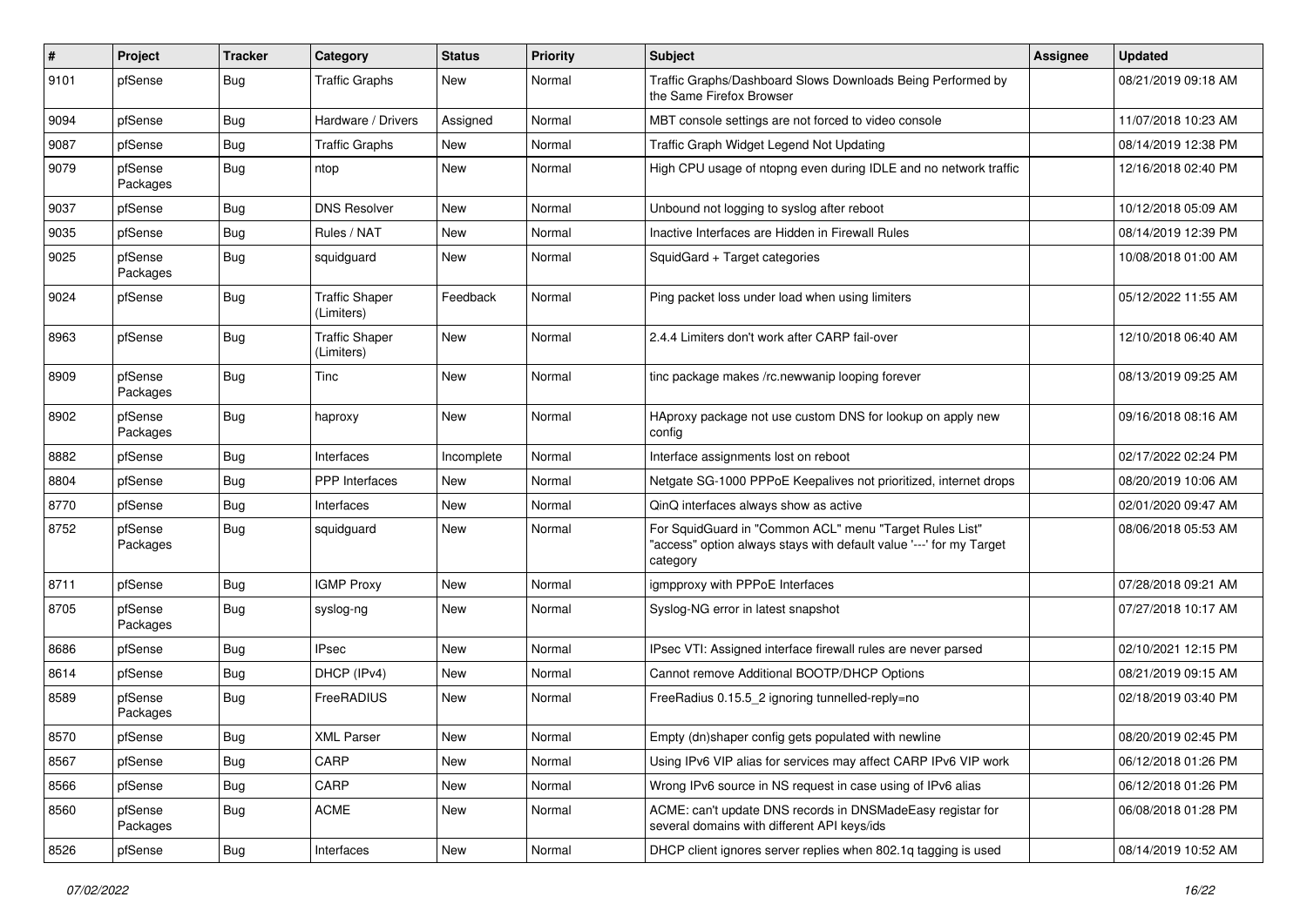| #    | Project             | <b>Tracker</b> | Category                        | <b>Status</b> | <b>Priority</b> | <b>Subject</b>                                                                                                          | <b>Assignee</b> | <b>Updated</b>      |
|------|---------------------|----------------|---------------------------------|---------------|-----------------|-------------------------------------------------------------------------------------------------------------------------|-----------------|---------------------|
| 8512 | pfSense             | <b>Bug</b>     | PPP Interfaces                  | <b>New</b>    | Normal          | PPPoE reconnect fails after interface flap                                                                              |                 | 08/20/2019 10:06 AM |
| 8435 | pfSense             | <b>Bug</b>     | Interfaces                      | <b>New</b>    | Normal          | DHCPv6 unusable in certain circumstances (US AT&T Fiber, etc.)                                                          |                 | 08/14/2019 10:52 AM |
| 8432 | pfSense             | <b>Bug</b>     | Dynamic DNS                     | <b>New</b>    | Normal          | Dynamic DNS Client gives an error that it can't find IPv6 address<br>when WAN interface is a LAGG                       |                 | 09/17/2020 05:23 AM |
| 8419 | pfSense             | <b>Bug</b>     | Web Interface                   | <b>New</b>    | Normal          | webgui, when menubar is fixed to the top of the screen, the last<br>items of long menus cannot be seen/used.            |                 | 07/19/2018 03:10 PM |
| 8406 | pfSense             | Bug            | Dynamic DNS                     | <b>New</b>    | Normal          | DDNS IPV6 Cloudflare Client does not detect PPOE address                                                                |                 | 03/31/2018 11:56 AM |
| 8401 | pfSense             | Bug            | Installer                       | <b>New</b>    | Normal          | Issues related to keys representing alphabetic characters specific to<br>Scandinavian languages and to some other keys. |                 | 03/30/2018 11:06 AM |
| 8343 | pfSense             | <b>Bug</b>     | Gateways                        | <b>New</b>    | Normal          | Gateway Routes (Default Routes) not removed in Kernel when<br>removed from GUI                                          |                 | 05/14/2020 01:22 AM |
| 8335 | pfSense             | <b>Bug</b>     | <b>LAGG Interfaces</b>          | <b>New</b>    | Normal          | System hang with LACP downlink to UniFi switch                                                                          |                 | 08/21/2019 11:18 AM |
| 8325 | pfSense             | <b>Bug</b>     | UPnP/NAT-PMP                    | <b>New</b>    | Normal          | UPnP not available for pppoe-Clients                                                                                    |                 | 11/15/2020 10:33 AM |
| 8313 | pfSense             | <b>Bug</b>     | <b>Notifications</b>            | <b>New</b>    | Normal          | STARTTLS auto detection not working                                                                                     |                 | 04/21/2022 12:39 PM |
| 8295 | pfSense<br>Packages | <b>Bug</b>     | syslog-ng                       | <b>New</b>    | Normal          | syslog-ng logrotates tls files                                                                                          |                 | 02/14/2018 06:12 AM |
| 8285 | pfSense             | Bug            | Web Interface                   | <b>New</b>    | Normal          | Actions on stale data may result in catastrophic results                                                                |                 | 01/16/2018 08:08 PM |
| 8264 | pfSense<br>Packages | <b>Bug</b>     | FreeRADIUS                      | <b>New</b>    | Normal          | Radiusd restart on WAN change results in freeradius not running<br>(and possible solution)                              |                 | 04/21/2022 12:39 PM |
| 8263 | pfSense             | Bug            | <b>Traffic Shaper</b><br>(ALTQ) | <b>New</b>    | Normal          | Cannot create a nonlinear `Link Share` service curve because of:<br>"the sum of the child bandwidth higher than parent" |                 | 11/05/2020 07:31 AM |
| 8251 | pfSense<br>Packages | Bug            | FreeRADIUS                      | Feedback      | Normal          | Captiveportal + FreeRadius "Last activity" resets to Session start                                                      |                 | 08/13/2019 11:10 AM |
| 8229 | pfSense<br>Packages | Bug            | syslog-ng                       | <b>New</b>    | Normal          | syslog-ng stops parsing logs after logrotate run                                                                        |                 | 01/26/2018 12:00 PM |
| 8213 | pfSense<br>Packages | <b>Bug</b>     | haproxy                         | <b>New</b>    | Normal          | acl src file not populated from alias                                                                                   |                 | 12/21/2017 02:02 PM |
| 8207 | pfSense             | <b>Bug</b>     | <b>Operating System</b>         | <b>New</b>    | Normal          | 2.4 cannot boot as a Xen VM with more than 7 NICs                                                                       |                 | 06/25/2022 05:42 PM |
| 8197 | pfSense<br>Packages | Bug            | <b>BIND</b>                     | <b>New</b>    | Normal          | BIND UI fails to properly update zone with inline DNSSEC signing<br>enabled                                             |                 | 02/18/2019 05:23 PM |
| 8180 | pfSense<br>Packages | Bug            | syslog-ng                       | New           | Normal          | syslog-ng default log file                                                                                              |                 | 01/16/2018 12:53 PM |
| 8177 | pfSense             | <b>Bug</b>     | Package System                  | New           | Normal          | "/xsl/package.xsl" is referenced in package XML files but not on<br>the firewall                                        |                 | 08/14/2019 09:56 AM |
| 8176 | pfSense             | <b>Bug</b>     | Package System                  | New           | Normal          | ./schema/packages.dtd -- referenced in *xml, but missing?                                                               |                 | 12/09/2017 06:52 PM |
| 8130 | pfSense             | Bug            | <b>Traffic Graphs</b>           | New           | Normal          | Status - Monitoring - Area chart displays traffic data differently than<br>Line or Bar charts                           |                 | 11/26/2017 01:40 PM |
| 8122 | pfSense             | Bug            | OpenVPN                         | New           | Normal          | openvpn client is unable to use OTP (temporary) passwords                                                               |                 | 04/16/2018 09:28 AM |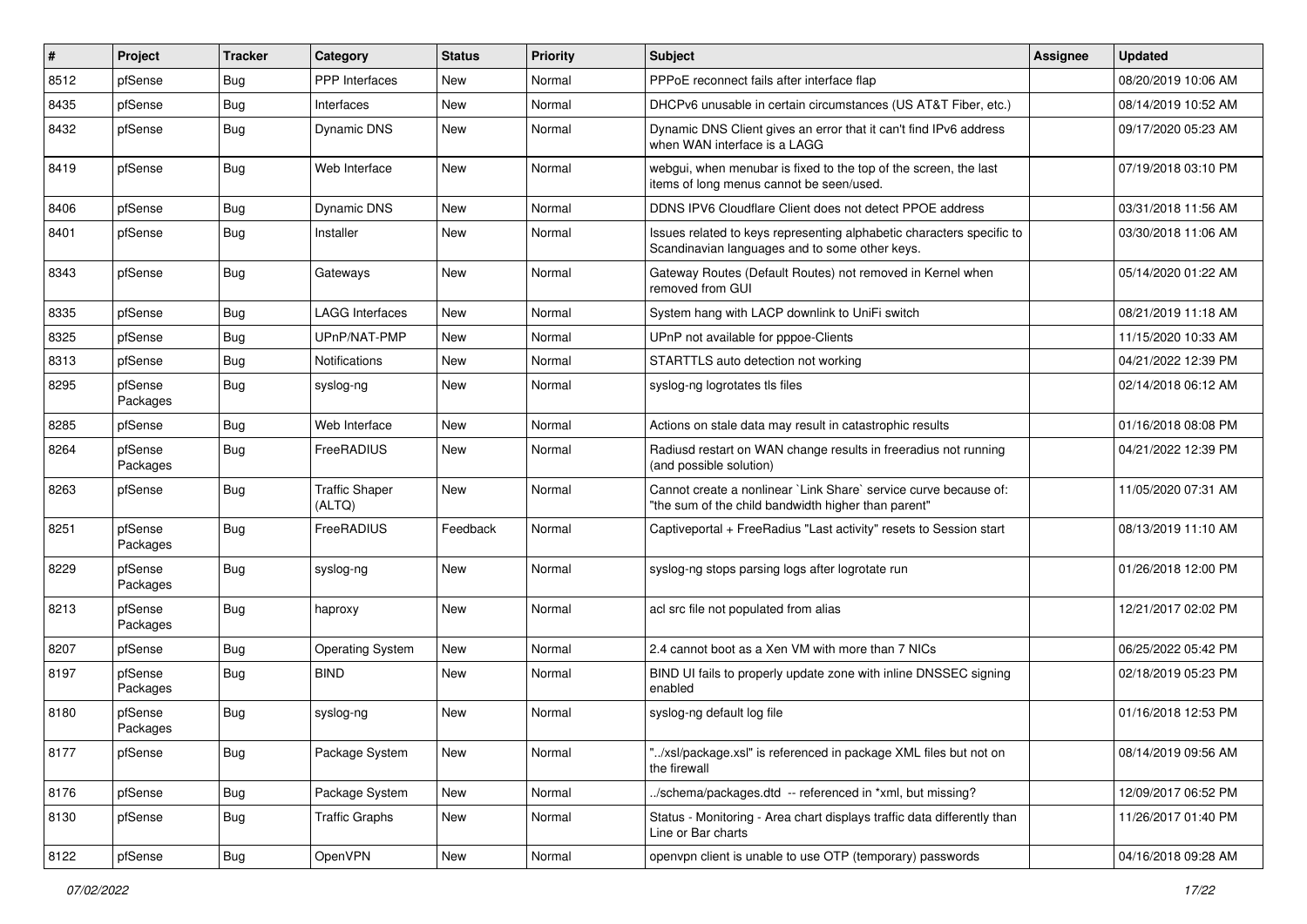| #    | Project             | <b>Tracker</b> | Category                                 | <b>Status</b> | <b>Priority</b> | Subject                                                                                                                           | <b>Assignee</b> | <b>Updated</b>      |
|------|---------------------|----------------|------------------------------------------|---------------|-----------------|-----------------------------------------------------------------------------------------------------------------------------------|-----------------|---------------------|
| 8113 | pfSense             | Bug            | Interfaces                               | New           | Normal          | MTU setting on bridge, openvpn clients ignored                                                                                    |                 | 12/31/2021 05:55 PM |
| 8095 | pfSense             | Bug            | Translations                             | <b>New</b>    | Normal          | Unescaped simple quotes break JavaScript features when the<br>French translation is enabled                                       |                 | 08/21/2019 09:06 AM |
| 8087 | pfSense             | Bug            | Authentication                           | <b>New</b>    | Normal          | Provide Calling-Station-ID to RADIUS backed VPN connections                                                                       |                 | 06/06/2020 05:36 AM |
| 8076 | pfSense             | Bug            | Backup / Restore                         | <b>New</b>    | Normal          | User can easily apply an unusable interface configuration after<br>restore                                                        |                 | 08/14/2019 10:52 AM |
| 8073 | pfSense             | <b>Bug</b>     | <b>IPsec</b>                             | New           | Normal          | Traffic inexplicably not going through IPSEC despite (in theory)<br>matching SPs                                                  |                 | 11/09/2017 02:51 AM |
| 8066 | pfSense             | <b>Bug</b>     | Routing                                  | New           | Normal          | Static routes not applied when they go out a interface using carp                                                                 |                 | 11/08/2017 02:04 AM |
| 8004 | pfSense             | <b>Bug</b>     | <b>NAT Reflection</b>                    | New           | Normal          | Error notice for a deleted NAT that had a RULE or an existing NAT<br>which is claimed to have no NAT port                         |                 | 10/24/2017 06:39 PM |
| 7986 | pfSense             | Bug            | Wireless                                 | <b>New</b>    | Normal          | WLAN card no longer properly initialized under 2.4.0                                                                              |                 | 06/19/2020 08:08 AM |
| 7977 | pfSense             | <b>Bug</b>     | Translations                             | New           | Normal          | English text shown in stead of translated text (Routing - Gateway<br>groups - edit)                                               |                 | 08/21/2019 11:28 AM |
| 7964 | pfSense             | Bug            | Multi-WAN                                | New           | Normal          | Restart openvpn on gateway switching                                                                                              |                 | 08/19/2019 12:35 PM |
| 7954 | pfSense<br>Packages | <b>Bug</b>     | Squid                                    | Confirmed     | Normal          | Package upgrade/reinstall gets stuck on deinstall if the<br>package-provided service is not running                               |                 | 10/18/2017 12:04 PM |
| 7943 | pfSense             | Bug            | Web Interface                            | New           | Normal          | CSS Overflow Fix for Drop Down Menus in webConfigurator                                                                           |                 | 11/21/2020 02:54 PM |
| 7899 | pfSense             | Bug            | <b>Traffic Shaper</b><br>(ALTQ)          | New           | Normal          | a floating 'match' rule on LAN does not put traffic from a broswer on<br>a clientpc into a shaper queue                           |                 | 09/28/2017 09:16 AM |
| 7863 | pfSense             | <b>Bug</b>     | User Manager /<br>Privileges             | <b>New</b>    | Normal          | The "WebCfg - All pages" permission inclueds the "User - System:<br>Shell account access" even though that is not a WebCofg page. |                 | 09/16/2017 05:13 AM |
| 7821 | pfSense             | Bug            | DHCP (IPv6)                              | <b>New</b>    | Normal          | GIF does not support broadcast                                                                                                    |                 | 08/29/2017 10:50 AM |
| 7797 | pfSense<br>Packages | <b>Bug</b>     | Squid                                    | Feedback      | Normal          | Squid Reverse Proxy alternating between destinations                                                                              |                 | 04/21/2022 12:40 PM |
| 7779 | pfSense             | Bug            | OpenVPN                                  | New           | Normal          | Traffic crossing a site-to-site OpenVPN tunnel fails to fragment.                                                                 |                 | 06/02/2021 08:26 AM |
| 7757 | pfSense             | <b>Bug</b>     | Backup / Restore                         | <b>New</b>    | Normal          | Auto Config Backup fails to upload unless Default Gateway is up                                                                   |                 | 08/16/2019 12:47 PM |
| 7737 | pfSense             | Bug            | IPv6 Router<br>Advertisements<br>(RADVD) | New           | Normal          | radvd error message                                                                                                               |                 | 08/13/2019 09:41 AM |
| 7734 | pfSense             | Bug            | DHCP (IPv6)                              | <b>New</b>    | Normal          | Using opton ia pd0 does not renew prefix and prefix get dropped                                                                   |                 | 07/31/2017 03:46 AM |
| 7665 | pfSense             | <b>Bug</b>     | Aliases / Tables                         | New           | Normal          | Host range validation for Aliases is not strict enough                                                                            |                 | 08/21/2019 11:01 AM |
| 7590 | pfSense             | Bug            | Diagnostics                              | New           | Normal          | diag edit do not save when nothing to sae (in directory browse<br>view)                                                           |                 | 05/20/2017 05:04 PM |
| 7589 | pfSense             | Bug            | Diagnostics                              | New           | Normal          | diag_edit.php old print_info_box                                                                                                  |                 | 05/20/2017 05:02 PM |
| 7551 | pfSense             | <b>Bug</b>     | Rules / NAT                              | New           | Normal          | Dynamic IPsec endpoints not added to rule set after WAN down/up                                                                   |                 | 05/16/2017 02:26 PM |
| 7476 | pfSense             | <b>Bug</b>     | Logging                                  | New           | Normal          | Dirty buffer used to build log messages?                                                                                          |                 | 04/17/2017 09:51 PM |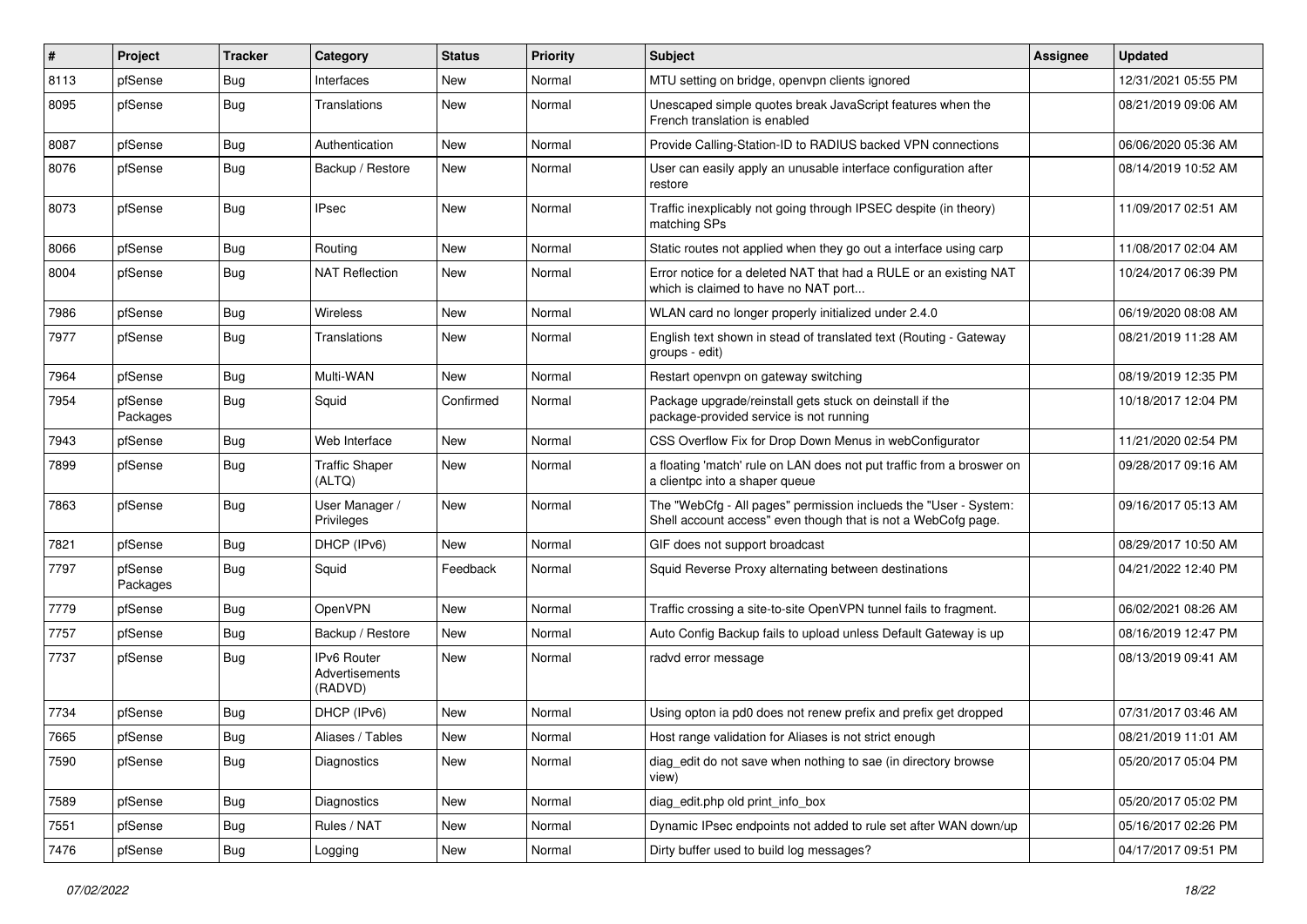| #    | Project             | <b>Tracker</b> | Category                                        | <b>Status</b> | <b>Priority</b> | Subject                                                                                                                       | <b>Assignee</b> | <b>Updated</b>      |
|------|---------------------|----------------|-------------------------------------------------|---------------|-----------------|-------------------------------------------------------------------------------------------------------------------------------|-----------------|---------------------|
| 7462 | pfSense<br>Packages | Bug            | haproxy                                         | <b>New</b>    | Normal          | HAproxy not rebinding properly after WAN DHCP IP change                                                                       |                 | 01/11/2018 09:15 AM |
| 7453 | pfSense<br>Packages | Bug            | <b>ACME</b>                                     | <b>New</b>    | Normal          | DNS-ovh need to save or display consumer key                                                                                  |                 | 04/06/2017 10:54 AM |
| 7430 | pfSense             | <b>Bug</b>     | Interfaces                                      | <b>New</b>    | Normal          | pfsense-utils.inc - where_is_ipaddr_configured() should account for<br>loopback interface                                     |                 | 08/13/2019 03:48 PM |
| 7420 | pfSense             | Bug            | <b>IPsec</b>                                    | <b>New</b>    | Normal          | ipsec status freezing                                                                                                         |                 | 02/13/2020 09:09 AM |
| 7403 | pfSense<br>Packages | <b>Bug</b>     | FreeRADIUS                                      | New           | Normal          | Captive Portal + freeradius2 + MySQL problems with German<br>Umlaut                                                           |                 | 03/17/2017 09:12 AM |
| 7402 | pfSense             | <b>Bug</b>     | Web Interface                                   | <b>New</b>    | Normal          | Inconsistent use of htmlentities validation checks                                                                            |                 | 03/21/2017 08:58 AM |
| 7373 | pfSense             | Bug            | Rules / NAT                                     | <b>New</b>    | Normal          | Firewall schedules GUI needs to be redone from scratch                                                                        |                 | 08/21/2019 08:56 AM |
| 7352 | pfSense             | <b>Bug</b>     | Routing                                         | New           | Normal          | pfSense IPv6 static route is dumped after a WAN flap                                                                          |                 | 01/20/2022 09:35 AM |
| 7303 | pfSense             | <b>Bug</b>     | <b>IPv6 Router</b><br>Advertisements<br>(RADVD) | New           | Normal          | ipv6 connectivity lost on pfSense reboot                                                                                      |                 | 08/20/2019 12:23 PM |
| 7286 | pfSense             | <b>Bug</b>     | OpenVPN                                         | Incomplete    | Normal          | OpenVPN client is unreliable when you have multiple tunnels                                                                   |                 | 08/19/2019 03:28 PM |
| 7238 | pfSense             | <b>Bug</b>     | Web Interface                                   | New           | Normal          | Menu layout broken when using "Hostname in Menu" with long<br>hostnames                                                       |                 | 02/21/2017 07:01 AM |
| 7195 | pfSense             | Bug            | Package System                                  | New           | Normal          | pkg_edit.php - < checkenablefields> tag has no effect on fields other<br>than checkbox/input                                  |                 | 08/21/2019 09:15 AM |
| 7172 | pfSense             | <b>Bug</b>     | DHCP (IPv4)                                     | New           | Normal          | Sorting by hostname in Services > DHCP Server > LAN should be<br>"natural" (alphanumeric friendly)                            |                 | 08/20/2019 03:47 PM |
| 7152 | pfSense             | Bug            | <b>DNS Resolver</b>                             | New           | Normal          | Unbound / DNS Resolver issue if "Register DHCP static mappings<br>in the DNS Resolver" set before wildcard DNS custom options |                 | 12/18/2021 04:59 PM |
| 7138 | pfSense             | Bug            | DHCP (IPv6)                                     | Assigned      | Normal          | Pfsense wide dhcpv6 client doesn't recognise ifid statement                                                                   |                 | 04/21/2022 12:39 PM |
| 7113 | pfSense             | Bug            | Dashboard                                       | New           | Normal          | Interface name in Traffic Graphs                                                                                              |                 | 12/31/2021 05:40 PM |
| 7096 | pfSense             | Bug            | <b>DNS Resolver</b>                             | Feedback      | Normal          | Unbound fails to start on boot if specific network devices are<br>configured in the "Network Interfaces"                      |                 | 11/22/2021 08:59 AM |
| 7082 | pfSense             | <b>Bug</b>     | Package System                                  | <b>New</b>    | Normal          | pkg_edit.php - impossible to use default_value with rowhelperfield                                                            |                 | 08/21/2019 09:15 AM |
| 7040 | pfSense             | Bug            | Interfaces                                      | New           | Normal          | Issue when disabling an interface                                                                                             |                 | 12/26/2016 02:56 AM |
| 7039 | pfSense<br>Packages | <b>Bug</b>     | haproxy                                         | Feedback      | Normal          | HAProxy backend configuration does not handle intermediate CAs<br>properly                                                    |                 | 04/21/2022 12:40 PM |
| 6977 | pfSense             | <b>Bug</b>     | Interfaces                                      | New           | Normal          | VLAN traffic is erroneously counted as underlying iface (untagged)<br>traffic                                                 |                 | 08/13/2019 02:56 PM |
| 6926 | pfSense             | Bug            | UPnP/NAT-PMP                                    | New           | Normal          | Miniupnp advertising expired IPv6 address                                                                                     |                 | 01/15/2022 08:29 PM |
| 6861 | pfSense<br>Packages | <b>Bug</b>     | haproxy                                         | New           | Normal          | Ha-Proxy duplicated backend used in place of original backend                                                                 |                 | 02/18/2019 05:30 PM |
| 6823 | pfSense             | <b>Bug</b>     | Interfaces                                      | New           | Normal          | No connectivity after changing link state to UP                                                                               |                 | 04/21/2022 12:39 PM |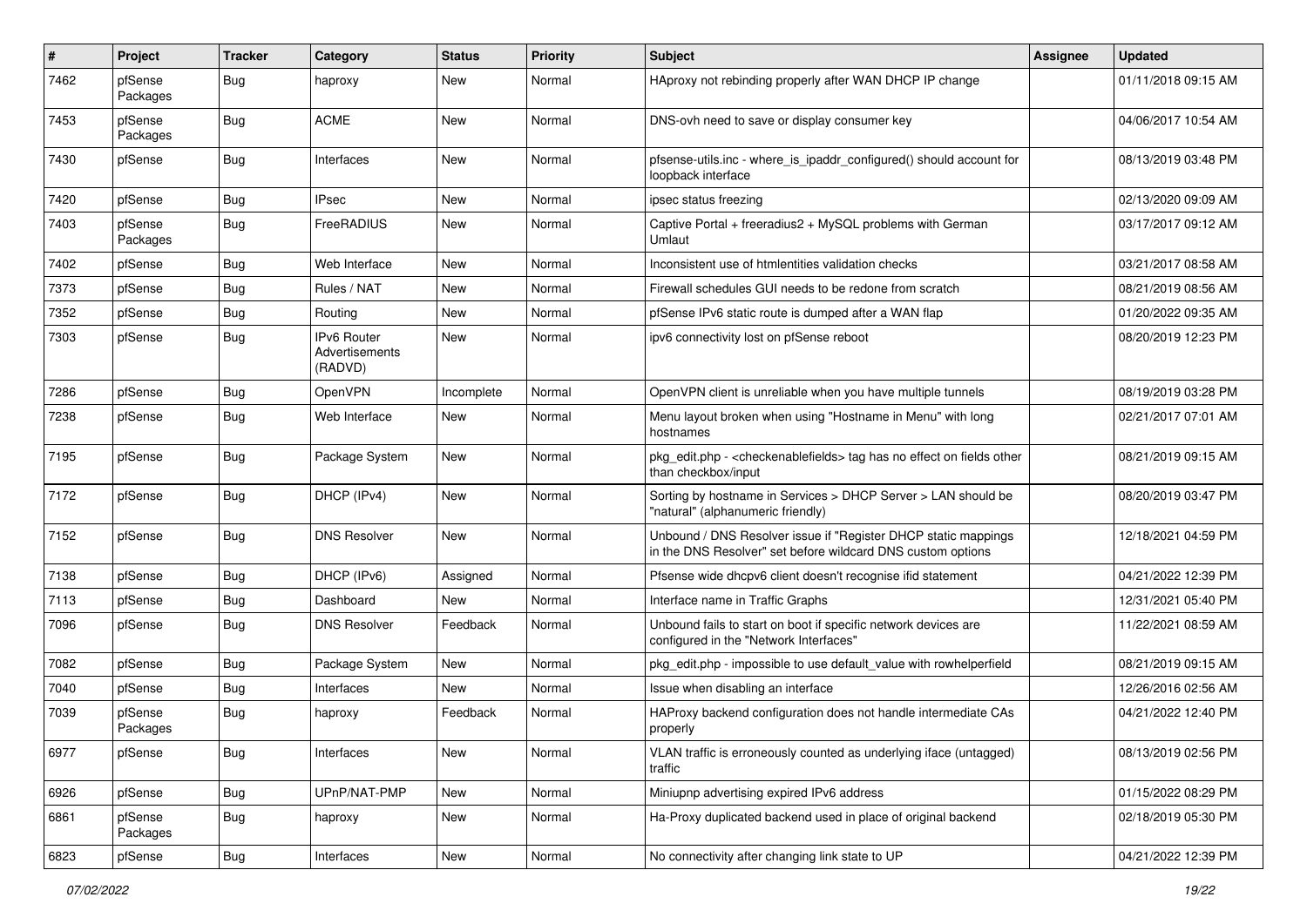| #    | Project             | <b>Tracker</b> | Category                                        | <b>Status</b> | <b>Priority</b> | Subject                                                                                                                                                | <b>Assignee</b> | <b>Updated</b>      |
|------|---------------------|----------------|-------------------------------------------------|---------------|-----------------|--------------------------------------------------------------------------------------------------------------------------------------------------------|-----------------|---------------------|
| 6803 | pfSense             | <b>Bug</b>     | Web Interface                                   | New           | Normal          | CSRF timeout occurs when it (probably) shouldn't                                                                                                       |                 | 11/03/2016 09:43 PM |
| 6799 | pfSense             | Bug            | Rules / NAT                                     | <b>New</b>    | Normal          | Using NOT (!) with interface subnet macros results unexpected<br>traffic passing when multiple subnets are included in the macro (i.e.<br>VIP subnets) |                 | 02/07/2022 02:18 PM |
| 6784 | pfSense<br>Packages | <b>Bug</b>     | haproxy                                         | New           | Normal          | HAProxy version .48 will not use URL Table Alias for front end<br>listener                                                                             |                 | 02/18/2019 05:32 PM |
| 6691 | pfSense             | <b>Bug</b>     | DHCP (IPv6)                                     | New           | Normal          | dhcp6c quits after only two tries if no response was received                                                                                          |                 | 12/07/2020 04:25 PM |
| 6668 | pfSense             | <b>Bug</b>     | <b>IPsec</b>                                    | Feedback      | Normal          | IPSec tunnel + L2TP/IPSec VPN - wrong PSK chosen by pfSense                                                                                            |                 | 09/21/2019 02:07 AM |
| 6627 | pfSense             | <b>Bug</b>     | Rules / NAT                                     | New           | Normal          | floating tab match rules ignore quick action so should be removed                                                                                      |                 | 07/18/2016 02:15 PM |
| 6614 | pfSense             | <b>Bug</b>     | Web Interface                                   | Confirmed     | Normal          | Dashboard high CPU usage                                                                                                                               |                 | 07/14/2016 03:04 PM |
| 6605 | pfSense             | Bug            | Interfaces                                      | Confirmed     | Normal          | rc.linkup logic issues with actions taken                                                                                                              |                 | 07/12/2016 07:46 PM |
| 6580 | pfSense             | Bug            | <b>Operating System</b>                         | Confirmed     | Normal          | Bridge with down member interface sends ICMP unreachables<br>where it shouldn't                                                                        |                 | 07/05/2016 05:40 PM |
| 6541 | pfSense             | Bug            | <b>IPv6 Router</b><br>Advertisements<br>(RADVD) | <b>New</b>    | Normal          | IPv6 RAs always include on-link prefix; clients may not use DHCPv6<br>managed addresses                                                                |                 | 08/13/2019 03:23 PM |
| 6521 | pfSense<br>Packages | Bug            | squidguard                                      | <b>New</b>    | Normal          | pfsense 2.3.1 squidguard -> Groups ACL -> Target Rules List<br>missing                                                                                 |                 | 06/25/2016 10:49 PM |
| 6517 | pfSense             | <b>Bug</b>     | <b>IPsec</b>                                    | Confirmed     | Normal          | Adding mobile IPsec phase 2 entries requires restart of strongswan                                                                                     |                 | 06/21/2016 11:04 PM |
| 6493 | pfSense             | Bug            | Web Interface                                   | Confirmed     | Normal          | Dynamic DNS clients slow page load                                                                                                                     |                 | 06/17/2016 03:43 AM |
| 6481 | pfSense             | <b>Bug</b>     | <b>IPsec</b>                                    | <b>New</b>    | Normal          | loading EAP_RADIUS method failed                                                                                                                       |                 | 03/24/2020 04:25 PM |
| 6471 | pfSense<br>Packages | Bug            | squidguard                                      | New           | Normal          | pfsense 2.3.1 squidguard -> common ACL -> Target Rules List<br>missing                                                                                 |                 | 06/08/2016 06:22 PM |
| 6398 | pfSense             | <b>Bug</b>     | Configuration<br>Backend                        | New           | Normal          | If config cannot be loaded due to corruption or bug, it isn't handled<br>gracefully (just stops)                                                       |                 | 08/13/2019 01:23 PM |
| 6370 | pfSense             | Bug            | <b>IPsec</b>                                    | Confirmed     | Normal          | IPSEC bound to WAN gateway group and Dynamic DNS doesn't to<br>fail back tunnel to WAN on DDNS update                                                  |                 | 08/31/2021 07:38 AM |
| 6362 | pfSense             | <b>Bug</b>     | DHCP (IPv4)                                     | Confirmed     | Normal          | DHCP Client ID not used                                                                                                                                |                 | 07/09/2021 06:30 AM |
| 6321 | pfSense             | <b>Bug</b>     | L <sub>2</sub> TP                               | <b>New</b>    | Normal          | Problem with connecting I2tp over ipsec from android and windows                                                                                       |                 | 11/13/2020 11:01 AM |
| 6289 | pfSense             | Bug            | Interfaces                                      | New           | Normal          | IPv6 address not given to track6 interfaces on create                                                                                                  |                 | 12/30/2021 04:17 AM |
| 6186 | pfSense             | Bug            | <b>Services</b>                                 | <b>New</b>    | Normal          | race conditions in service startup                                                                                                                     |                 | 04/21/2022 12:39 PM |
| 6083 | pfSense<br>Packages | <b>Bug</b>     | Squid                                           | New           | Normal          | Suqid Realtime Monitor / Squid Cache Table not diplaying correctly                                                                                     |                 | 12/06/2016 07:25 AM |
| 6051 | pfSense             | <b>Bug</b>     | DHCP (IPv6)                                     | New           | Normal          | DHCPv6 Client Failure for additional WAN Address causes<br>2-seconds-service-restart-loop                                                              |                 | 12/03/2020 01:08 AM |
| 6029 | pfSense             | Bug            | <b>XML Parser</b>                               | New           | Normal          | Unhelpful error messages in xmlparse*.inc and generally                                                                                                |                 | 08/13/2019 12:52 PM |
| 5887 | pfSense             | <b>Bug</b>     | Interfaces                                      | Confirmed     | Normal          | hardware_offloading_applyflags sets/unsets most values when<br>already set correctly                                                                   |                 | 07/06/2016 03:31 PM |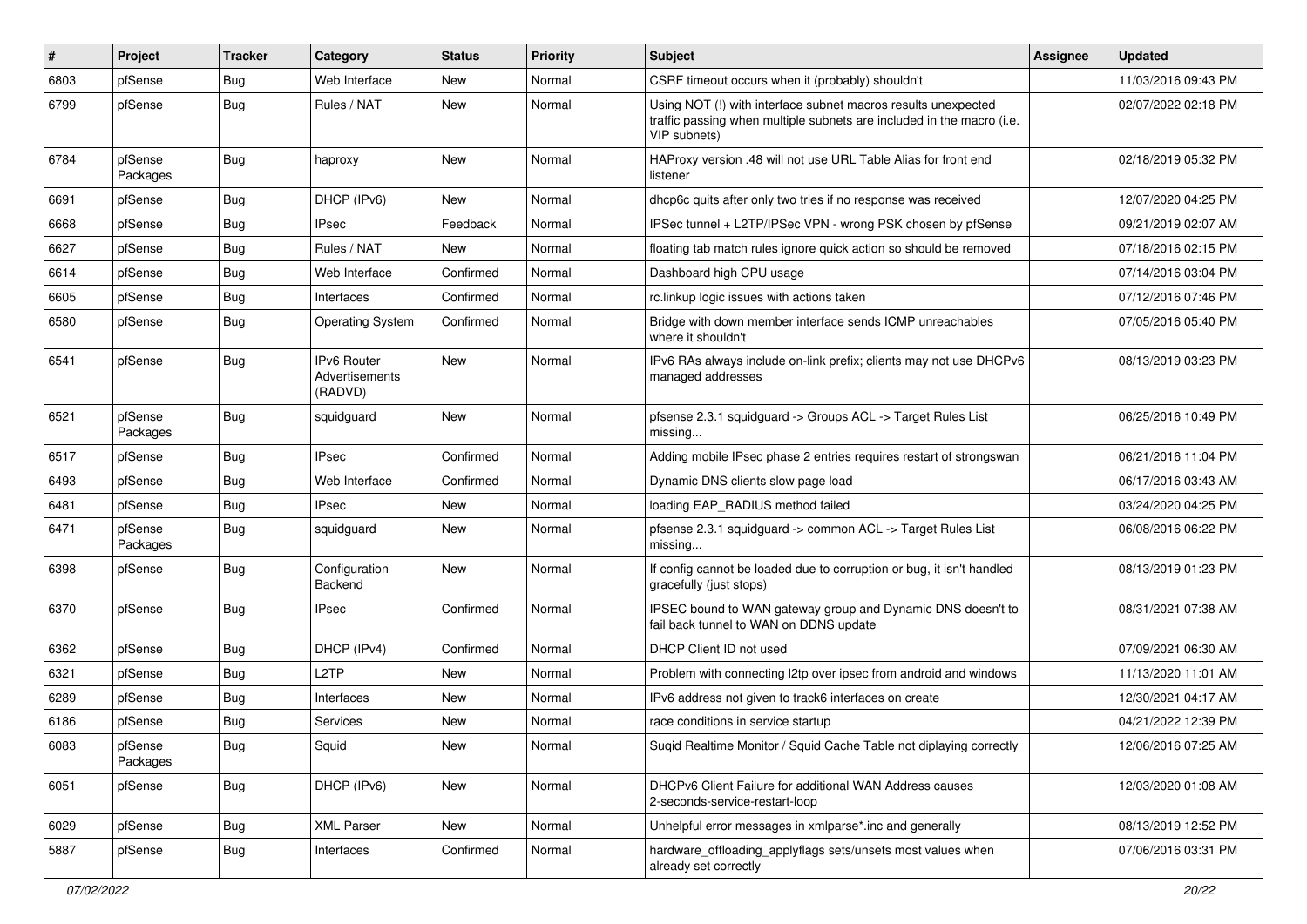| #    | Project             | <b>Tracker</b> | Category                        | <b>Status</b> | <b>Priority</b> | Subject                                                                                                         | <b>Assignee</b> | <b>Updated</b>      |
|------|---------------------|----------------|---------------------------------|---------------|-----------------|-----------------------------------------------------------------------------------------------------------------|-----------------|---------------------|
| 5849 | pfSense             | <b>Bug</b>     | CARP                            | New           | Normal          | Routing fail on CARP IPsec                                                                                      |                 | 12/18/2021 04:41 PM |
| 5791 | pfSense             | <b>Bug</b>     | Rules / NAT                     | Confirmed     | Normal          | tftp-proxy functionality is easilly broken by unrelated rules                                                   |                 | 07/10/2016 12:24 AM |
| 5786 | pfSense             | Bug            | Web Interface                   | New           | Normal          | Check WebConfigurator port for conflicts                                                                        |                 | 04/21/2022 12:39 PM |
| 5751 | pfSense<br>Packages | <b>Bug</b>     | squidguard                      | <b>New</b>    | Normal          | SquidGuard target categories not saved when long "Domain List" is<br>provided                                   |                 | 01/10/2016 08:55 AM |
| 5652 | pfSense             | <b>Bug</b>     | Authentication                  | New           | Normal          | Radius IETF Class Group Assignment - Incorrect Standard                                                         |                 | 08/13/2019 01:39 PM |
| 5629 | pfSense             | <b>Bug</b>     | <b>IPsec</b>                    | New           | Normal          | Allow for IPsec configuration using certs without a CA                                                          |                 | 12/31/2021 05:21 PM |
| 5306 | pfSense             | Bug            | Package System                  | <b>New</b>    | Normal          | textarea fields should have linebreaks sanitized automatically on<br>save                                       |                 | 03/03/2017 04:15 AM |
| 5253 | pfSense             | <b>Bug</b>     | PPP Interfaces                  | <b>New</b>    | Normal          | 3gstats.php 100% CPU                                                                                            |                 | 01/08/2022 05:02 PM |
| 5075 | pfSense             | Bug            | Rules / NAT                     | Confirmed     | Normal          | pf errors that don't return a line number on first line don't file notice                                       |                 | 09/01/2015 06:42 PM |
| 4740 | pfSense             | <b>Bug</b>     | <b>Wireless</b>                 | New           | Normal          | Intel wireless kernel panic in infrastructure mode with WPA                                                     |                 | 11/13/2020 08:38 AM |
| 4680 | pfSense             | <b>Bug</b>     | <b>DHCP Relay</b>               | New           | Normal          | DHCP relay does not work with DHCP server on other end of<br>OpenVPN tunnel                                     |                 | 05/05/2015 06:55 PM |
| 4604 | pfSense             | Bug            | <b>NTPD</b>                     | New           | Normal          | NTP time server entries may or may not work, depending upon<br>interfaces selected when configuring NTP service |                 | 12/11/2021 07:59 PM |
| 4500 | pfSense             | Bug            | UPnP/NAT-PMP                    | Confirmed     | Normal          | Some miniupnp port mappings are not displayed in the Status page                                                |                 | 04/25/2022 12:49 PM |
| 4474 | pfSense             | <b>Bug</b>     | Package System                  | Confirmed     | Normal          | IP address change triggers reload of all packages                                                               |                 | 02/13/2017 07:21 AM |
| 4467 | pfSense             | Bug            | <b>Traffic Shaper</b><br>(ALTQ) | New           | Normal          | Traffic Graphs shows wrong throughput when traffic shaping<br>enabled                                           |                 | 02/23/2015 05:31 PM |
| 4428 | pfSense             | <b>Bug</b>     | Interfaces                      | Confirmed     | Normal          | Setting media option on em(4) leads to infinite link cycling                                                    |                 | 07/06/2016 12:45 AM |
| 4345 | pfSense             | <b>Bug</b>     | <b>Operating System</b>         | Confirmed     | Normal          | Traffic Shaping doesn't work with Xen netfront driver                                                           |                 | 12/31/2021 05:30 PM |
| 4154 | pfSense             | Bug            | User Manager /<br>Privileges    | Confirmed     | Normal          | RADIUS authentication not working over IPv6                                                                     |                 | 04/21/2022 12:39 PM |
| 4061 | pfSense             | <b>Bug</b>     | DHCP (IPv4)                     | Confirmed     | Normal          | dhcpd doesn't send client-hostname to peer, breaking DHCP lease<br>registrations w/HA                           |                 | 02/24/2017 08:58 PM |
| 3962 | pfSense<br>Packages | <b>Bug</b>     | ladvd                           | Confirmed     | Normal          | LADVD interface handling issues with lagg and bridge                                                            |                 | 12/05/2016 01:59 PM |
| 3796 | pfSense             | <b>Bug</b>     | Diagnostics                     | Confirmed     | Normal          | States summary fails and is very slow with large state tables                                                   |                 | 12/11/2021 08:03 PM |
| 3771 | pfSense             | Bug            | DHCP (IPv4)                     | New           | Normal          | Webinterface and dhcpdcrashes with 500+ static leases                                                           |                 | 08/21/2019 09:26 AM |
| 3706 | pfSense             | <b>Bug</b>     | User Manager /<br>Privileges    | <b>New</b>    | Normal          | Permission order affects default page on limited accounts, but can't<br>reorder                                 |                 | 02/06/2016 04:10 AM |
| 3465 | pfSense             | <b>Bug</b>     | <b>Traffic Shaper</b><br>(ALTQ) | New           | Normal          | Editing Traffic Shaper queues causes status queues.php error                                                    |                 | 02/19/2014 01:53 AM |
| 3404 | pfSense             | Bug            | DHCP (IPv4)                     | New           | Normal          | DHCP Server Fails to Start on Interfaces that are Slow to Come<br><b>Online During Boot</b>                     |                 | 02/11/2014 05:09 PM |
| 3382 | pfSense             | <b>Bug</b>     | <b>IGMP Proxy</b>               | New           | Normal          | IGMPPROXY fails with more than 32 interfaces                                                                    |                 | 07/12/2016 11:01 PM |